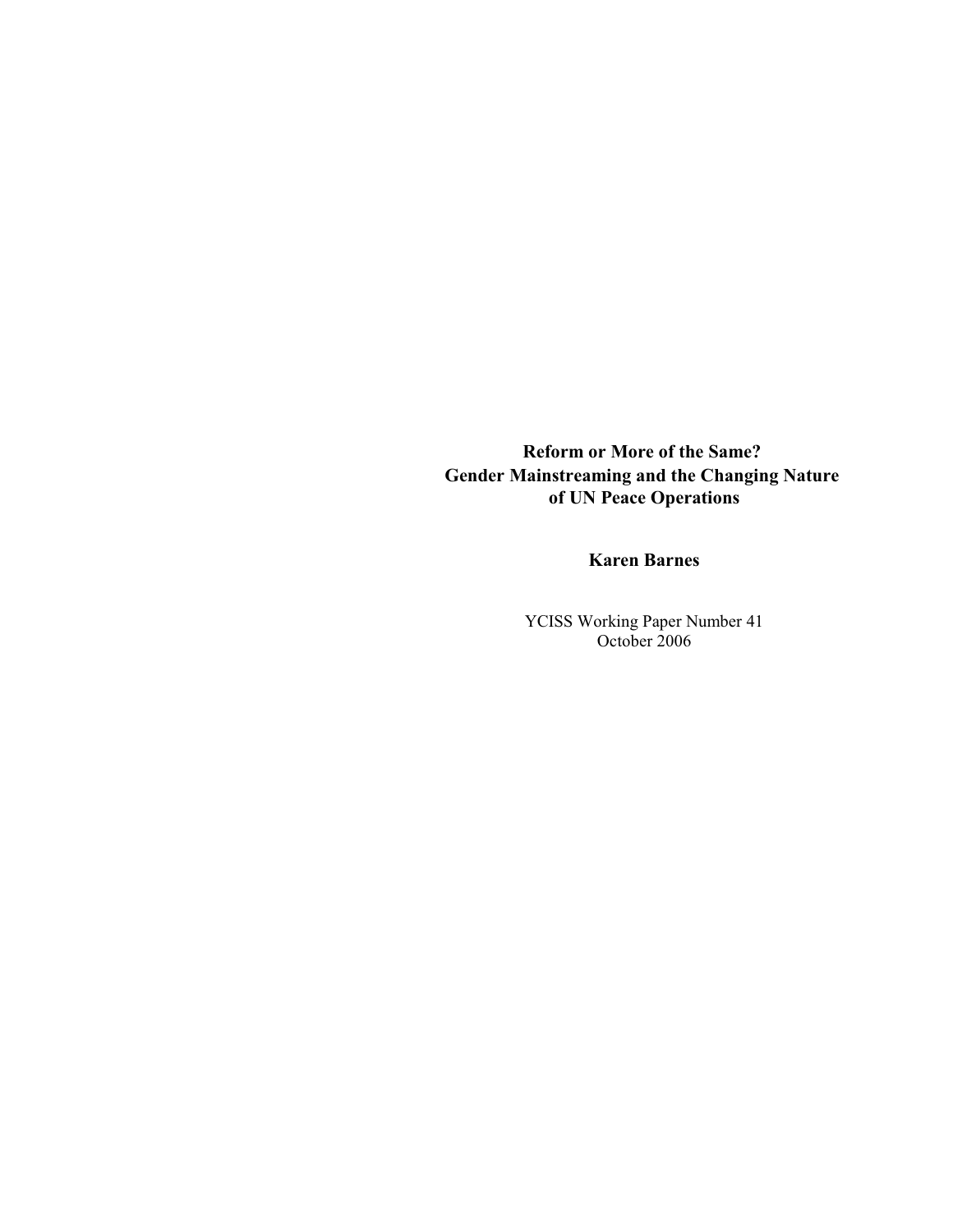# **Reform or More of the Same? Gender Mainstreaming and the Changing Nature of UN Peace Operations**<sup>1</sup>

**Karen Barnes**

Ph.D Candidate Department of International Relations London School of Economics

YCISS Working Paper Number 41 October 2006

The YCISS Working Paper Series is designed to stimulate feedback from other experts in the field. The series explores topical themes that reflect work being undertaken at the Centre.

 $1$  I would like to thank the anonymous reviewer for helpful suggestions and comments on an earlier draft of this paper.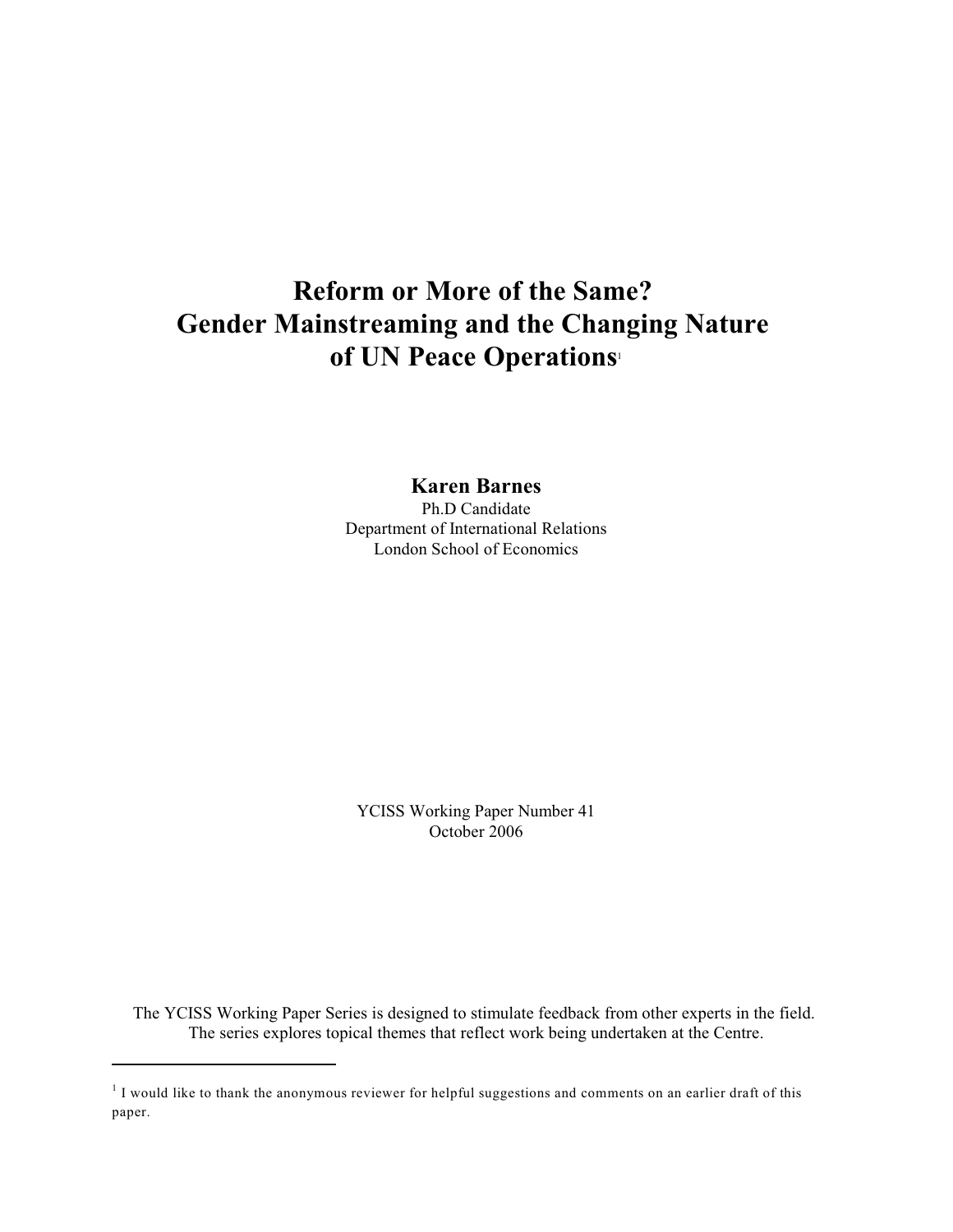The last fifteen years have been a time of dramatic change in terms of reform of UN peace operations, major shifts in academic thinking around the issues of conflict, security, and development, and the recognition of women's roles in conflict and their right to participate in peacebuilding processes. These three concurrent changes all have the same goal of creating the conditions for a more inclusive and sustainable peace in the face of the post-Cold War instability experienced in many parts of the world. However, the ongoing failure to effectively integrate gender issues into peacebuilding discourse and practice would indicate that this has not been achieved. This paper will explore the evolving rhetoric of the UN's peacebuilding agenda, explaining the continuing exclusion of women as a result of the failure to see gender issues as a security concern, despite the increased recognition of the links between both gender and development and development and security.<sup>2</sup>

First, this paper will provide a brief overview of the various reforms that were initiated by the UN in the area of peace and security during the 1990s, with a focus on the potential of the concept of human security to redress the marginalization of gender issues. Second, the paper will examine the changes in thinking about security and development that have occurred since the passing of Security Council Resolution 1325 on Women, Peace, and Security and what impact this has had in terms of bringing gender issues into the mainstream of the UN's peacebuilding agenda. The mainstreaming project has had some limited success, particularly at the rhetorical level and in progress driven by the establishment of a gender advisor within the Department of Peacekeeping Operations (DPKO) and in various peacekeeping missions.<sup>3</sup> However, it has also often had the paradoxical effect of marginalizing gender issues even more. A rhetorical commitment to gender mainstreaming often disguises the reality that due to a lack of political will, organizational accountability, and competing or contradictory discourses, rather than being mainstreamed gender issues become lost along the way and what results is tokenistic gestures that contradict the essence of what mainstreaming seeks to achieve.<sup>4</sup> In conclusion, this paper will argue that attempts to reform UN peace

<sup>4</sup> For example,

 $^2$  As a caveat, it is important to point out that this paper is concerned with examining the UN's rhetoric around peacebuilding and gender issues, rather than a detailed account of its practice, which is beyond the scope of this paper. Although the paper will touch on some of the problems in bridging the gap between the two in the concluding section, the broader project of which this paper is a part examines this aspect of the subject in the context of Sierra Leone from 1999-2005.

 $3$  For a discussion of progress made see Linda Etchart (2005) "Progress in Gender Mainstreaming in Peace Support Operations," in Rawwide Baksh, Linda Etchart, Elsie Onubogu and Tina Johnson, *Gender Mainstreaming in Conflict Transformation: Building Sustainable Peace*. London: Commonwealth Secretariat: 56-81.

In the absence of a commitment from senior management at OCHA, providing a 'gender perspective' become nothing more than someone (usually a junior program officer) combing through any OCHA or CAP document and inserting the words 'women', 'girls', and 'gender' in as many places as possible so that the end produce would read as gender sensitive.

See Angela Raven-Roberts (2005) "Gender Mainstreaming in United Nations Peacekeeping Operations: Talking the Talk, Tripping over the Walk" in Dyan Mazurana, Angela Raven-Roberts and Jane Parpart, eds. *Gender, Conflict and Peacekeeping*. Lanham, MD: Rowman & Littlefield Publishers, Inc.: 50.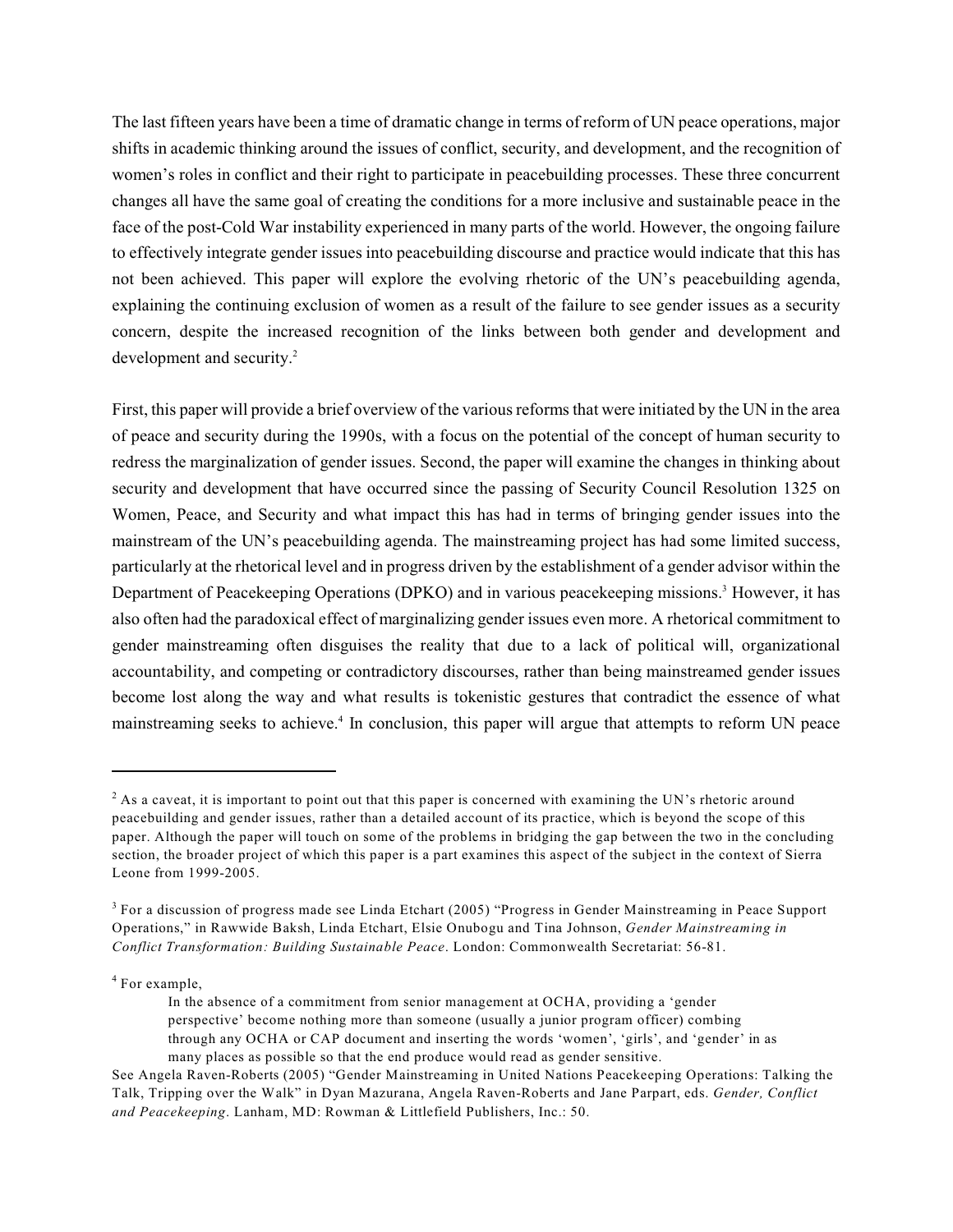operations to bring about a sustainable, equitable, and inclusive peace cannot succeed unless the obstacles to fully 'securitizing' gender issues are addressed.

#### **The End of the Cold War and the New Challenges Facing the International Community**

The proliferation of civil conflicts at the end of the Cold War and a sense of donor fatigue and disillusionment with conventional relief and development models prompted a fundamental change in the international community's engagement with the developing world.<sup>5</sup> It became evident that donor programs and policies designed to alleviate poverty and under-development were failing to adequately address the social, economic, and political inequalities that fuelled violent conflict around the world, and at the same time, were equally unable to deal with the aftermath of these wars. Furthermore, the distinction between humanitarian agencies implementing relief programs and agencies involved in longer-term development programs was perceived to be increasingly unsustainable as aid flows decreased during the 1980s and 1990s, and new demands for efficiency were being made.<sup>6</sup> Some academics and practitioners advocated a policy dubbed the 'relief to development continuum' that sought to bridge the gap between these two activities and to link priorities, thereby avoiding the band-aid solutions that were disconnected from broader sustainable development and conflict management strategies. A controversial debate arose within the development industry about whether this 'continuum approach' was in fact feasible, both politically and operationally,<sup>7</sup> and how the inevitable interaction between aid, development, and conflict could be positively managed.<sup>8</sup>

In addition to these changes in the aid and development industry, globalization, HIV/AIDS, small arms trafficking, trans-border black market economies, terrorism, and the widespread regional instability that emerged in the aftermath of the Cold War meant that the West was no longer insulated from the problems

 $<sup>5</sup>$  During the 1990s, the international community (including both multilateral and bilateral donors) pledged more than</sup> \$100 billion in aid to more than 35 wartorn countries around the world. Shepard Forman and Stewart Patrick (2000) "Introduction," in Shepard Forman and Stewart Patrick, eds. *Good Intentions: Pledges of Aid for Postconflict Recovery*. Boulder: Lynne Rienner: 1.

<sup>&</sup>lt;sup>6</sup> Margaret Buchanan-Smith and Simon Maxwell (1994) "Linking Relief and Development: An Introduction and Overview," *IDS Bulletin*, 25 (4): 2-16. Pearce argues that although the continuum approach (with clear cut-off points between phases) may be an institutionally useful device, it is not useful as an accurate conception of the reality of a situation. See Jenny Pearce (2004) "Sustainable peace building in the South: Lessons from South America," in Afshar and Eade, eds.: 240.

Philip White and Lionel Cliffe (2000) "Matching Response to Context in Complex Political Emergencies: 'Relief', <sup>7</sup> 'Development', 'Peace-building' or Something In-between," *Disasters*, 24 (4): 314-42; Iain Smillie (1998) *Relief and Development; The Struggle for Synergy*, Humanitarian and War Project, Occasional Paper No. 33. Providence: Watson Institute.

Anderson, Mary B. (1999) *Do No Harm: How Aid Can Support Peace – Or War.* London: Lynne Rienner <sup>8</sup> Publishers, Inc.; Peter Uvin (1999) *The Influence of Aid in Situations of Violent Conflict*, Informal Task Force on Conflict, Peace and Development Co-operation. Paris: OECD Development Assistance Committee.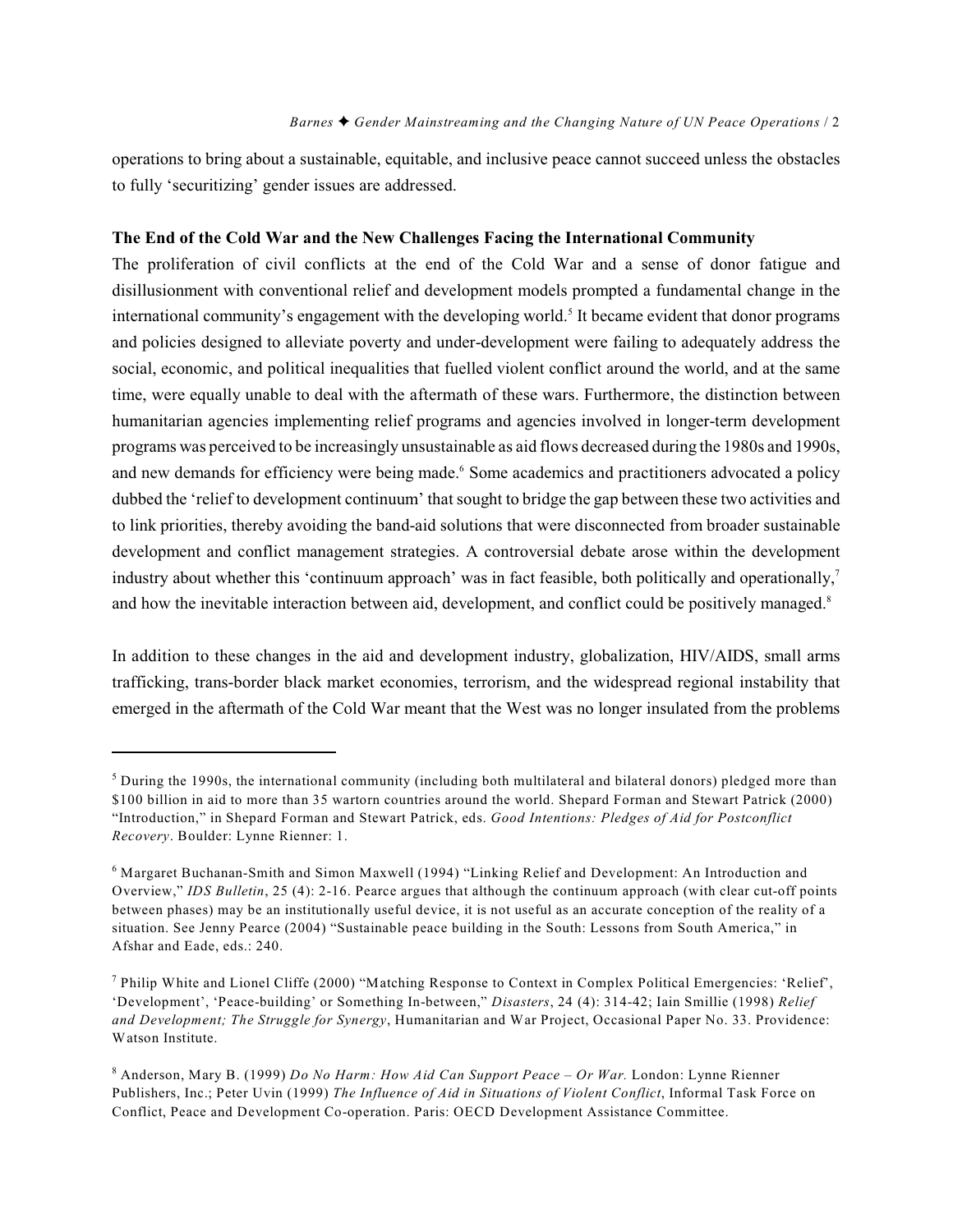facing developing countries around the globe, and 'insecurity' was recognized as having multiple causes and consequences. The world was no longer operating within the realist rules of the Cold War and new forms of protracted political, economic, and social crisis began to proliferate in many of the countries that had been affected by proxy wars throughout the 1980s.<sup>9</sup> These 'complex emergencies' required a re-evaluation of assistance strategies and heralded the reorientation of the international community towards peacebuilding, and broader, less-traditional notions of security. In addition, the fact that complex emergencies often occurred in 'failed states'<sup>10</sup> further reinforced the idea of an inter-relationship between conflict, development, and security. These states rarely possess the institutional structures or capacity necessary for effective governance and peacebuilding, factors that are exacerbated, or some have even suggested are causally linked, to their underdevelopment, poverty, and marginalization.<sup>11</sup> More recently, the literature surrounding 'fragile states' reinforces the dilemmas the international community faces in engaging with and supporting development in poverty-stricken countries with ineffective and potentially unstable governance structures through which assistance must flow.<sup>12</sup>

Against the backdrop of these emerging challenges, the UN, unhindered by the ideological obstacles that had constrained action in the previous decades, sought to adopt new approaches to 'ending the scourge of war.' However, not only did the UN face difficulties in operationally adapting to the dual challenges of conflict and underdevelopment with any consistent success, but academic thinking around issues of conflict, development, and security studies was also found to be lacking in its explanatory ability. As it became apparent that the international community's tool-box of frameworks and strategies for addressing conflict through traditional peacekeepingmissions was no longer appropriate, theorists and practitioners alike began to search for new ways of approaching contemporary conflict. This opened the field up to the new concept of peacebuilding that quickly gained currency and was embraced in both the policy and practice of the United Nations.

<sup>&</sup>lt;sup>9</sup> Mark Duffield (1994) "Complex Emergencies and the Crisis of Developmentalism," *IDS Bulletin*, 25 (4): 38.

<sup>&</sup>lt;sup>10</sup> See Jennifer Milliken, ed. (2003) *State Failure, Collapse and Reconstruction*. Oxford: Blackwell Publishing.

<sup>&</sup>lt;sup>11</sup> For example, see Paul Collier et al. (2003) Breaking the Conflict Trap: Civil War and Development Policy. Washington: World Bank and Oxford University Press.

<sup>&</sup>lt;sup>12</sup> For example, see Lisa Chauvet and Paul Collier (2004) *Development Effectiveness in Fragile States: Spillovers and Turnarounds*. Centre for the Study of African Economies, Oxford University. Available online at: http://www.oecd.org/dataoecd/32/59/34255628.pdf#search=%22development%20effectiveness%20fragile%20states %22; DFID (2005) *Why We Need to Work More Effectively in Fragile States*. London: Department for International Development.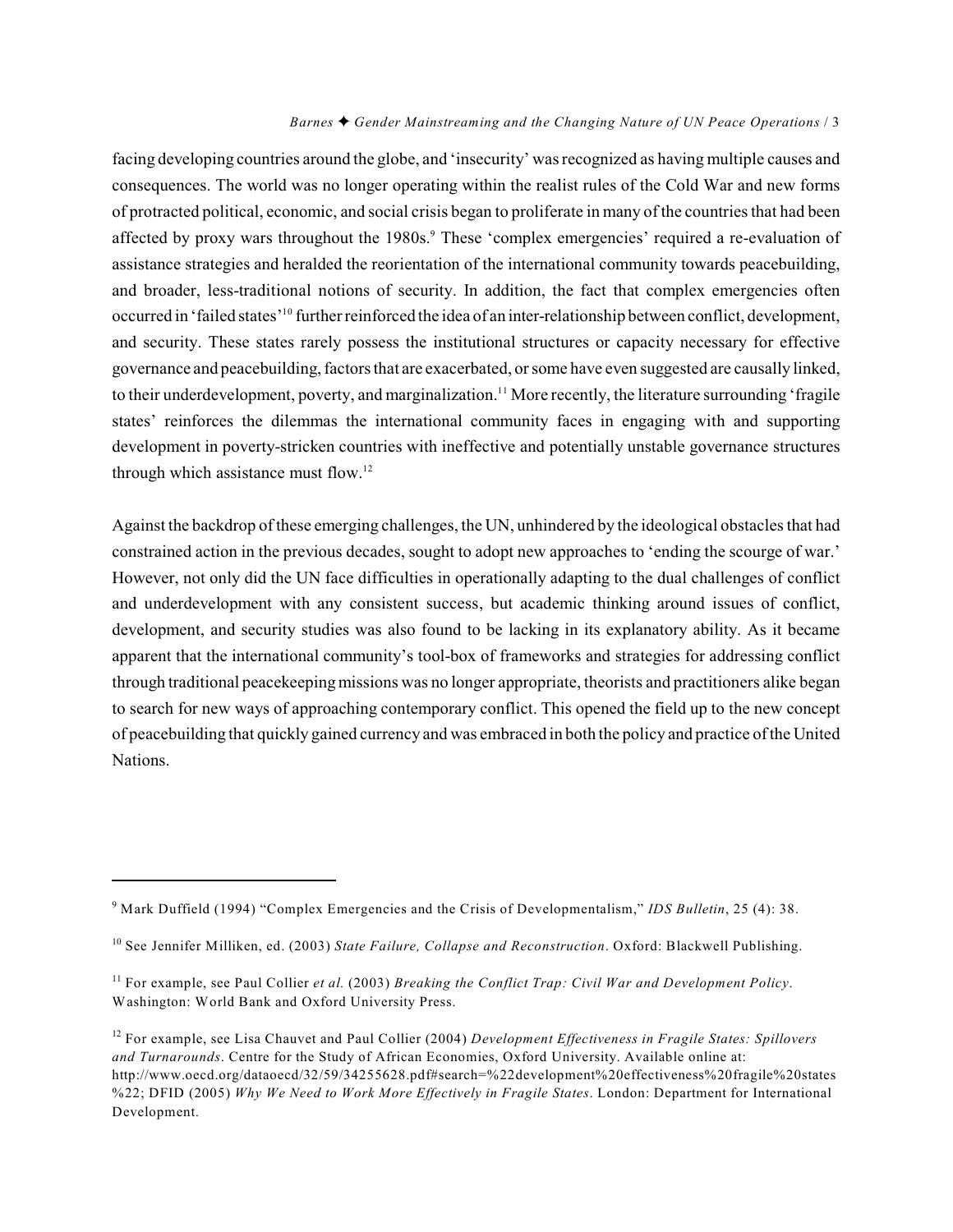#### **UN Reform in the 1990s: The Evolution of Peacebuilding**

The first elucidation of the UN's new role and potential reform agenda came in the form of UN Secretary-General (UNSG) Boutros Boutros-Ghali's 1992 report entitled *An Agenda for Peace*, which set out the beginnings of a blueprint for international interventions in wartorn countries.<sup>13</sup> It was responsible for coining the term 'post-conflict peacebuilding,' loosely defined as efforts "to identify and support structures which will tend to consolidate peace and advance a sense of confidence and well-being among people [...] Preventive diplomacy is to avoid a crisis; post-conflict peacebuilding is to prevent a recurrence."<sup>14</sup> The term is used expansively in the report, encompassing a wide range of goals and activities, but importantly does not directly challenge the fundamental primacy of the sovereign state.<sup>15</sup> Nevertheless, the *Agenda for Peace* was the first stage in a shift away from traditional national security discourse towards more inclusive (and interventionary) approaches focusing on human rights and collective action based on liberal principles.<sup>16</sup>

More problematically, it contained few concrete recommendations about exactly how peace could be 'solidified' and the roles and timeframes of the various organs of the UN system intended to be involved in this process. Bhatia also argues that the 'definitional haze' of the report in fact contributed to future confusion over the UN's role in securing peace and the various dimensions of its peace operations.<sup>17</sup> Indeed, ever since the publication of the *Agenda for Peace* the UN has been grappling with questions of sequencing, coordination, spheres of responsibility, and other challenges that reflect a lack of understanding of how best to respond. The document also failed to make explicit the important connections between democracy, the rule of law, and human rights in conflict-affected regions, despite alluding to a changing context that is making international security more complex.<sup>18</sup> Boutros-Ghali used the *Agenda for Peace* as a basis for

<sup>&</sup>lt;sup>13</sup> Boutros Boutros-Ghali prepared this report in response to a request from the Security Council that he recommend ways to strengthen the UN's capacity for preventive diplomacy, peacemaking, and peacekeeping.

United Nations (1992a) *An Agenda for Peace*, *Preventive Diplomacy, Peacemaking and Peace-keeping*, Report of <sup>14</sup> the Secretary-General pursuant to the statement adopted by the Summit Meeting of the Security Council on 31 January1992, UN Doc. A/47/277 - S/24111: New York: United Nations: paragraph 55 and 57. Post-conflict peacebuilding was one of four key roles that the Secretary-General envisaged as being the core of the UN's future involvement in peace and security issues. The other roles were preventive diplomacy, peace making, and peacekeeping.

<sup>&</sup>lt;sup>15</sup> As the UNSG writes in the report, "The foundation-stone of this work is and must remain the State". Op. cit. United Nations (1992a): paragraph 17.

<sup>&</sup>lt;sup>16</sup> Sorpong Peou (2002) "The UN, Peacekeeping and Collective Human Security: From *An Agenda for Peace* to the Brahimi Report," *International Peacekeeping: Special Issue on Recovering from Civil Conflict*, 9 (2): 52-4.

<sup>&</sup>lt;sup>17</sup> Michael V. Bhatia (2003) *War and Intervention: Issues for Contemporary Peace Operations*. Bloomfield: Kumarian Press, Inc.: 11.

<sup>&</sup>lt;sup>18</sup> Christine Chinkin (2004) "Gender, International Legal Framework and Peace-building," in Kari Karamé, ed. *Gender and Peacebuilding in Africa*. Oslo: NUPI: 29.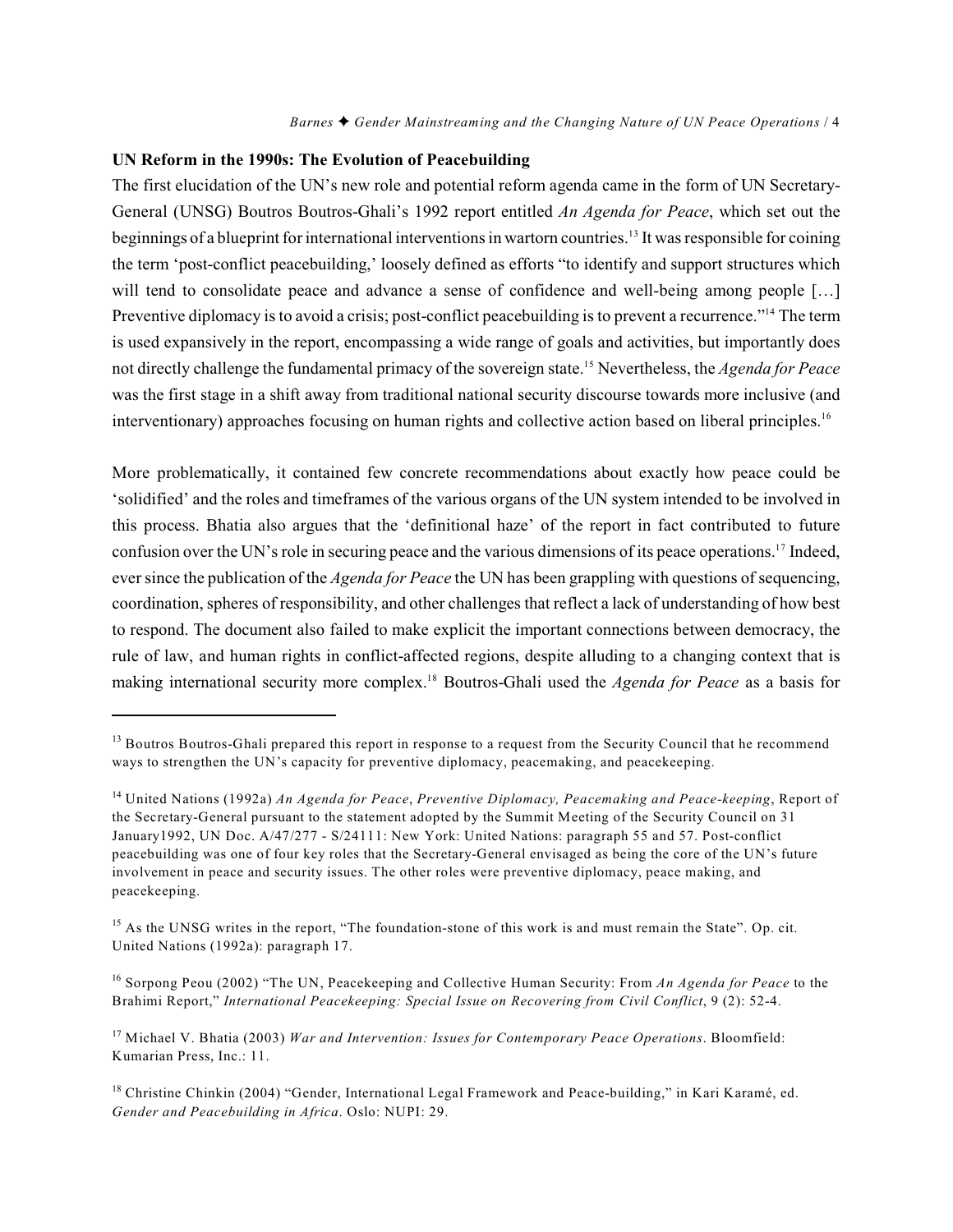instigating changes in UN policy, structure, and procedures related to peace and security issues,<sup>19</sup> and it remained the most important conceptual framework guiding UN conflict-related policy in the first half of the 1990s.<sup>20</sup>

Concurrent to the refocusing around peace and security issues in the early 1990s, developing countries began to urge the UN leadership to refocus attention on the 'crisis of development' that they perceived to have been marginalized within the reform process. Given that the majority of the conflicts that emerged in the post-Cold War were in the most underdeveloped regions of the world, there was also a security imperative for reexamining development issues. The resulting report issued in mid-1994 by Boutros-Ghali, *An Agenda for Development*, provided little in terms of practical recommendations but did begin to advocate for a more holistic approach, arguing that development was the most important foundation stone for peace.<sup>21</sup> These two documents together represented the acknowledgment that to address conflict effectively meant addressing the root causes, and that neither peace nor development could be achieved without the other: "[e]mergency relief and development should not be regarded as alternatives […] Peacebuilding means action to identify and support structures which will tend to strengthen and solidify peace in order to avoid a relapse into conflict." 22

Despite Boutros-Ghali's grand visions of sustained, long-term, and coordinated UN action in the areas of conflict prevention and peacebuilding, the legacy of the UN's involvement in peace operations in the early 1990s was inconsistent. Some degree of success was achieved in places like El Salvador and Mozambique, but there were more visible failures such as Somalia and Rwanda. Following on from these experiences and in an attempt to refine and expand upon the original ideas in the two previous reports, *A Supplement to the Agenda for Peace* was released in 1995. The scope of what was considered relevant to conflict and security was broadened even further in this document, to recognize the fact that "only sustained efforts to resolve

<sup>&</sup>lt;sup>19</sup> Joachim Müller, ed. (2001) *Reforming the United Nations: The Quiet Revolution*. London: Kluwer Law International/United Nations: 51.

 $20$  Michael Lund (2003) "What Kind of Peace is Being Built? Taking Stock of Post-Conflict Peacebuilding and Charting Future Directions," Ottawa: IDRC: 2-3.

<sup>&</sup>lt;sup>21</sup> United Nations (1994a) *An Agenda for Development: Report of the Secretary-General*, A/48/935. New York: United Nations: paragraph 3.

<sup>&</sup>lt;sup>22</sup> Op. cit. United Nations (1994a): paragraph 21-2. The other key dimensions of development that were emphasized were the economy as the engine of progress, the environment as a basis for sustainability, justice as a pillar of society, and democracy as good governance.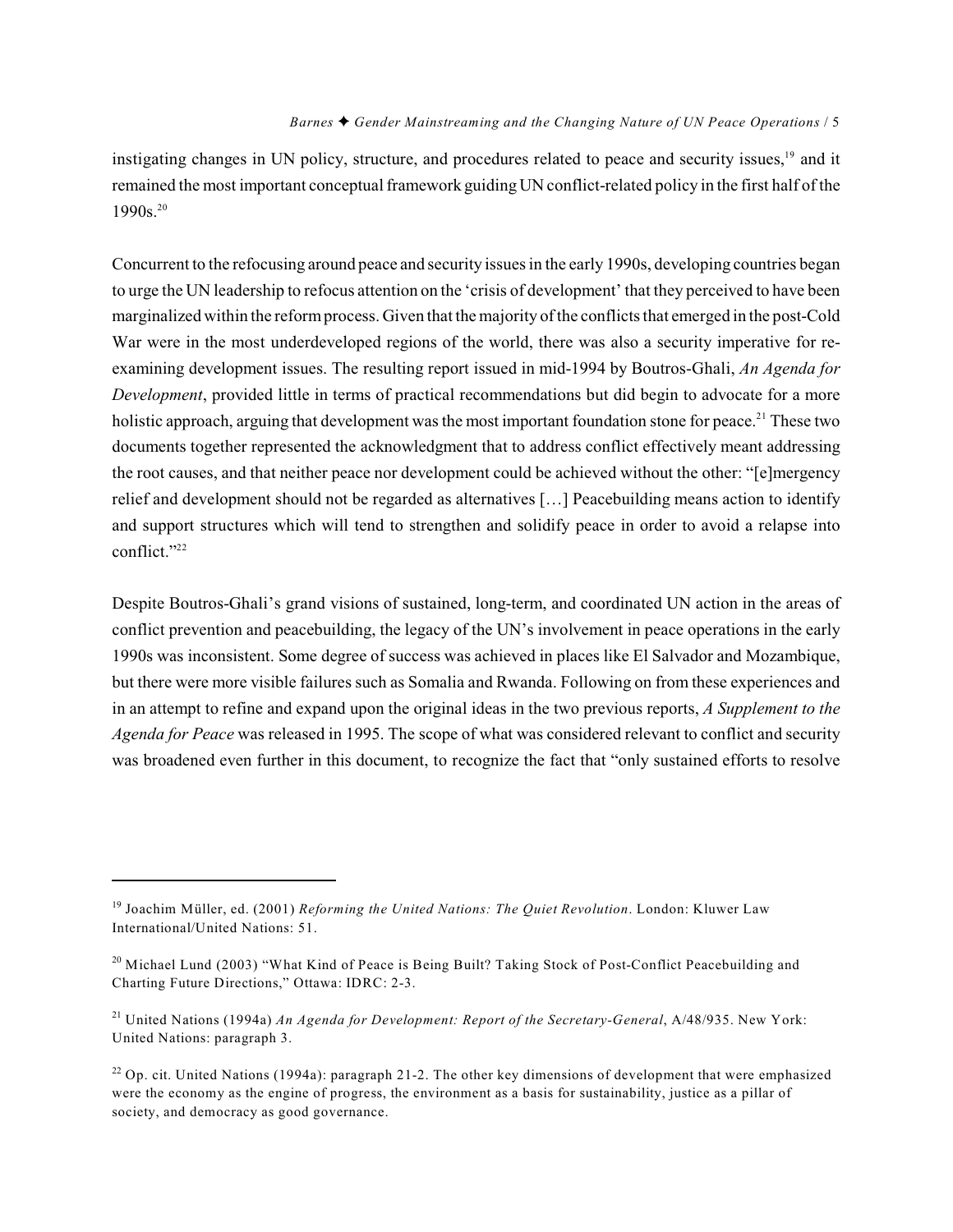underlying socio-economic, cultural and humanitarian problems can place an achieved peace on a durable foundation."<sup>23</sup>

Throughout this time of conceptual repositioning, expectations of what the organization sought to achieve on the ground, namely extending its involvement to ensure the foundation of a stable, legitimate, and longlasting peace, were also growing. For example, the peacekeeping budget of the UN increased from \$230 million to \$3.6 billion from 1987-1994, and the number of peacekeeping operations it authorized tripled.<sup>24</sup> The *Supplement*, whilst expanding on the concept of post-conflict peacebuilding, still failed to offer operational guidance on how it could be integrated into peacekeeping mandates and structures, or to set out a truly comprehensive framework for reforming the peace and security operations of the UN. While engagement in conflict-affected regions increased, the mandates and resources of these peacekeeping missions were rarely extensive enough to achieve the broad aims of post-conflict peacebuilding, and the UN found itself frequently, and problematically, engaging in countries where consent was non-existent or where there was in fact little peace to keep.<sup>25</sup> The new era of multidimensional peace operations had begun, on a rhetorical level at least, but the UN had yet to find ways of effectively engaging in these contexts.

Following on from Boutros-Ghali and the vision set out in the *Agendas*, the United Nations under its new Secretary-General Kofi Annan launched the most ambitious reform agenda in the organization's history in 1997.<sup>26</sup> This introspection was designed to refocus the UN in the face of criticisms about its conduct, purpose and capabilities, and sought to breathe new life into the organization. The UN's reputation was tarnished by the peacekeeping disasters of the early 1990s, and after the exuberance of the post-Cold War years many were beginning to take a jaded view of the organization's inability to meet its overarching goal of promoting peace and security throughout the world. Annan's plan encompassed a range of reforms including changes in the functioning and management of the Secretariat to create a more streamlined organization, the

http://daccessdds.un.org/doc/UNDOC/GEN/N97/189/79/IMG/N9718979.pdf?OpenElement.

<sup>&</sup>lt;sup>23</sup> United Nations (1995a) Supplement to an Agenda for Peace: Position Paper of the Secretary-General on the *Occasion of the Fiftieth Anniversary of the United Nations*, A/50/60-S/1995/1, paragraph 22. Available online at: http://www.un.org/Docs/SG/agsupp.htm.

 $24$  Michael W. Doyle (2001) "War Making and Peace Making: The United Nations' Post-Cold War Record," in Chester A. Crocker, Fen Osler Hampson, and Pamela Aall, eds. *Turbulent Peace: The Challenges of Managing International Conflict*. Washington: United States Institute of Peace: 534.

 $25$  The type of peacekeeping during the 1990s where the UN would enter countries without the explicit consent of the state in question and where neither a ceasefire nor a peace agreement was necessarily in place became referred to as 'second-generation' peacekeeping. This signalled the transition from earlier more traditional forms of peacekeeping that the UN undertook during the Cold War.

<sup>&</sup>lt;sup>26</sup> United Nations (1997a) *Renewing the United Nations: A Programme for Reform*, A/51/950, 51<sup>st</sup> Session of the General Assembly. Available online at: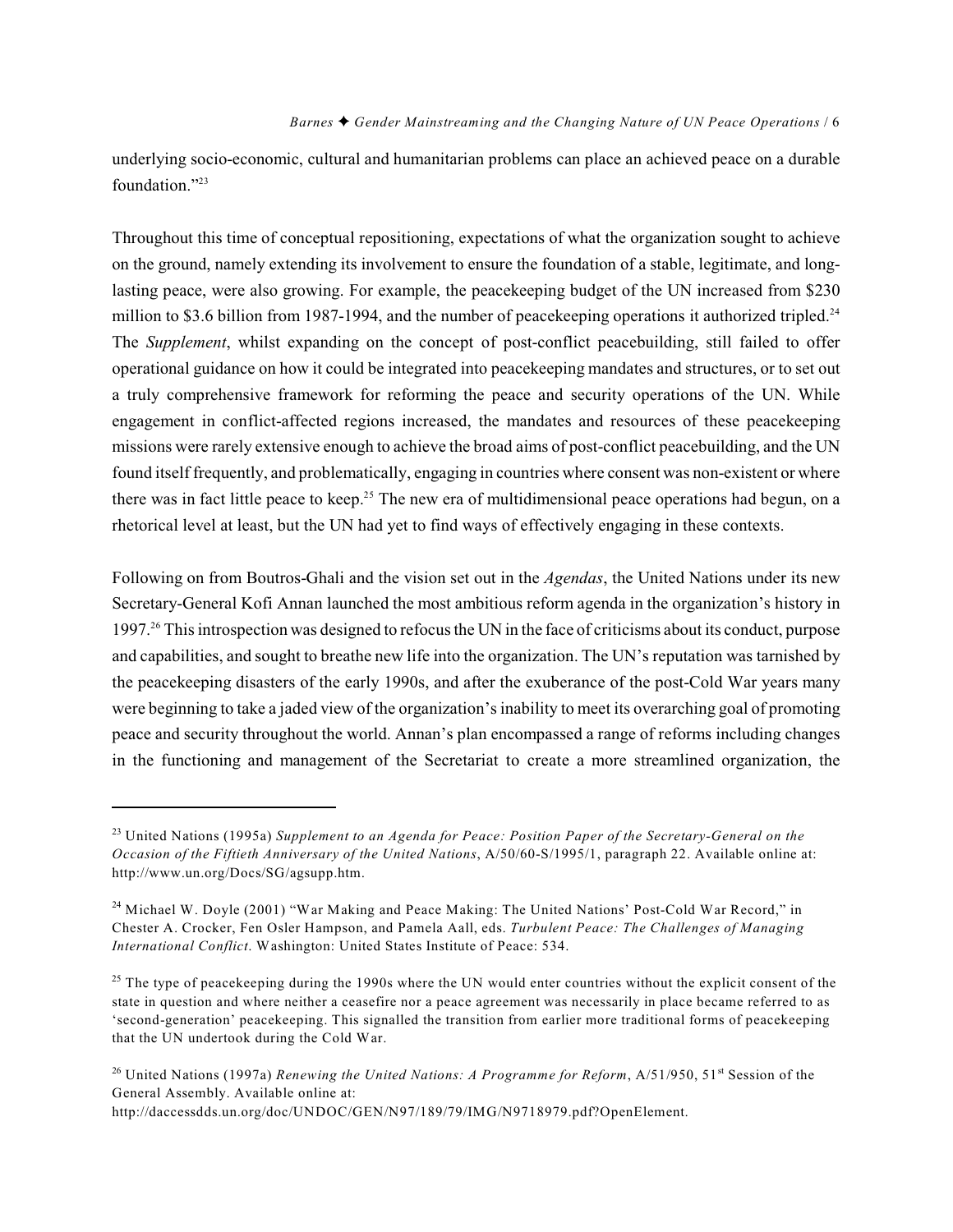devolution of significant decision-making authority to the country-level, and the amalgamation of the various UN funds and programs into one unit, the UN Development Group (UNDG), to improve cooperation and resource-sharing.

One of the 'core areas' of UN activity that Annan identified for reform was peace and security, specifically to develop the UN's institutional capacity for preventive diplomacy and post-conflict peacebuilding.<sup>27</sup> As part of this broader, institution-wide reform process, Kofi Annan commissioned a group of high-level experts to make "frank, specific and realistic recommendations" on how to improve the performance of the UN in carrying out peace operations. The result was the release of the *Report of the Panel on United Nations Peace Operations*, more commonly known as the "Brahimi Report" after the panel's chair, in 2000.<sup>28</sup>

As the report itself points out, "United Nations operations […] did not *deploy into* post-conflict situations but tried *to create* them,"<sup>29</sup> even though neither the mandates and resources that were provided nor the institutional structures and coordination mechanisms that were in place were appropriate or adequate for this purpose. According to the report, the key requirementsfor successful peace operations are "political support, rapid deployment with a robust force posture and a sound peace-building strategy."<sup>30</sup> A peacebuilding strategy is later defined in the document as the process of "reassemb[ling] the foundations of peace and provid[ing] the tools for building on those foundations something that is more than just the absence of war."<sup>31</sup> By significantly broadening the scope of action even further to encompass positive as well as negative peace, the *Brahimi Report* also opened the UN up to criticism of over-extension, continued impotence, ongoing institutional impediments, and the use of rhetoric in place of concrete action.<sup>32</sup>

The SG's reform agenda benefited from the rapidly growing body of academic literature that pointed to some of the key limitations in the UN's structures and practices related to peacebuilding that were evident at that time. Roland Paris has lamented the lack of 'macrotheory' within the academic study of peace operations,

 $27$  Op. cit. UN (1997a): paragraphs 63-6.

<sup>&</sup>lt;sup>28</sup> United Nations (2000a) "Report of the Panel on United Nations Peace Operations", UN Doc. A/55/305-S/2000/809, 21 August. New York: United Nations.

 $29$  Op. cit. United Nations (2000a): paragraph 2.

 $30$  Op. cit. United Nations (2000a): paragraph 4.

 $31$  Op. cit. United Nations (2000a): Paragraph 13.

<sup>&</sup>lt;sup>32</sup> Edward C. Luck (2002) "Prevention: Theory and Practice," in Hampson and Malone, eds.: 256-68; op. cit. Lund (2003).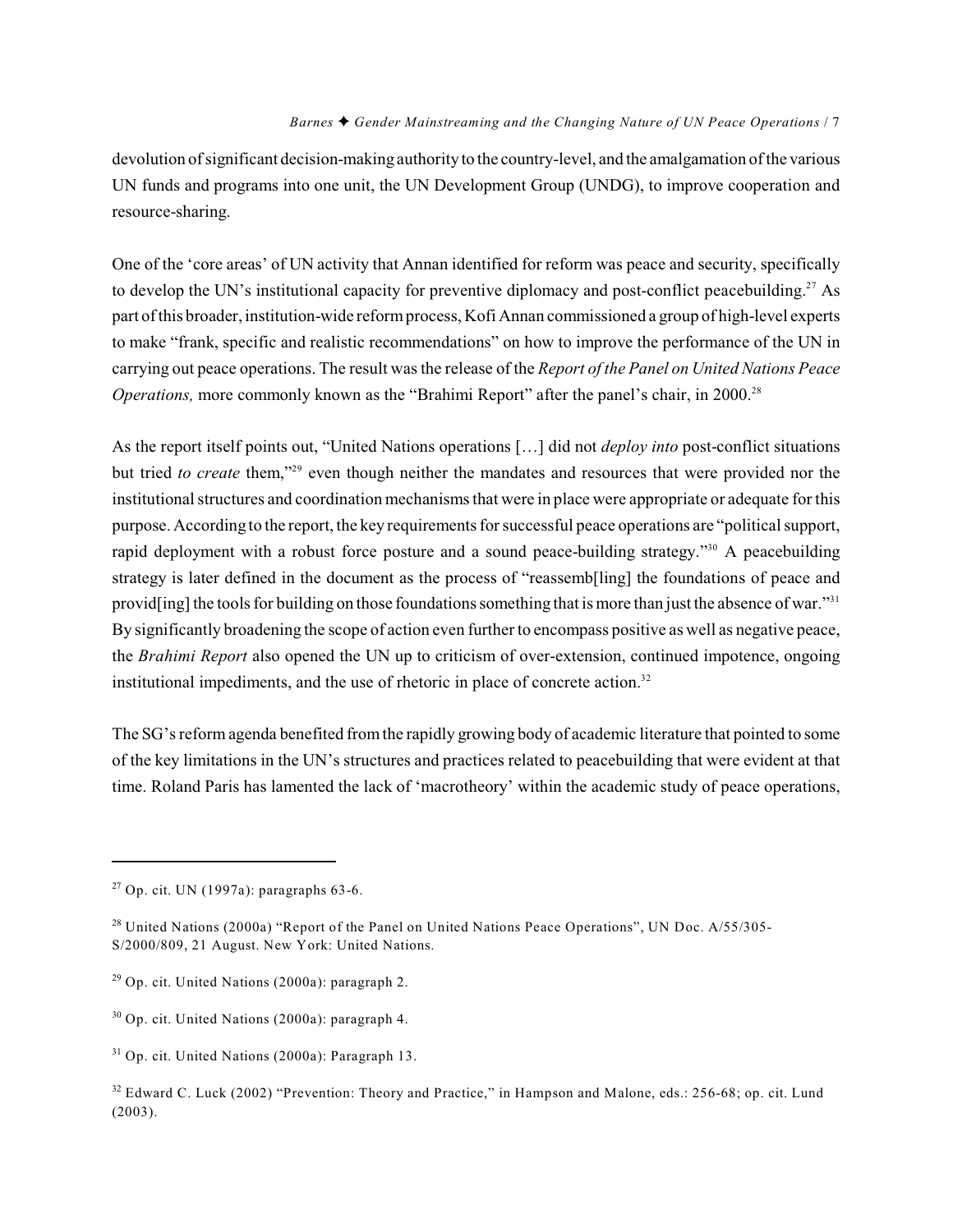and the failure to link this research area with the broader theoretical debates within international relations.<sup>33</sup> Indeed, a brief survey of the available literature appears to reinforce his point. Most of the analyses of peacebuilding in the 1990s, both academic and policy-related, focused on the technical or practical aspects of these interventions, such as how to support the relief-to-development continuum, the optimal sequencing of post-conflict activities, or how to ensure more effective coordination among donors.<sup>34</sup> These concerns have tended to shield the political nature of peacebuilding from closer scrutiny, and have buried questions of power dynamics, conflicting interests, and hidden agendas beneath the 'techno-speak' of sectoral disbursements, funding cycles, and inter-agency coordination mechanisms. However, this in turn made them well suited for the purpose of reforming the UN, where analyses of the practical side of peacebuilding inputted more readily into the *Brahimi Report* than overt political critiques would have done.

Following the establishment of the Department of Peacekeeping Operations in 1992 in response to the increased demand for complex peacekeeping in the post-Cold War world, the UN launched some 35 peacekeeping missions during the 1990s that provided an opportunity to put these new concepts into practice. In addition to the UN's own conceptual shift, the rest of the donor community and other humanitarian actors were also developing operational guidelines and best practices to improve their ability to assist countries emerging from conflict.<sup>35</sup> For example, the European Community Humanitarian Office (ECHO) was established in 1992, quickly followed by the US Agency for International Development's Office of Transition Initiatives (OTI) in 1994, the World Bank's Post-Conflict Unit in 1997, and the Canadian International Development Agency's Peacebuilding Fund also in 1997.<sup>36</sup> Both policy-makers and academics attempted to determine a taxonomy of post-conflict peacebuilding from the vast range of activities that were

<sup>&</sup>lt;sup>33</sup> Roland Paris (2001) "Broadening the Study of Peace Operations," *International Studies Review*, 2 (3): 27-44.

<sup>&</sup>lt;sup>34</sup> For example, see Krishna Kumar, ed. (1997) *Rebuilding Societies After War: Critical Roles for International Assistance*. Boulder: Lynne Rienner; Shepard Forman and Dirk Salomons (1999) *Meeting Essential Needs in Societies Emerging from Conflict*, Paper prepared for the Brookings Roundtable on the Relief to Development Gap. Center on International Cooperation; Stewart Patrick (1998) *The Check is in the Mail: Improving the Delivery and Coordination of Post-Conflict Assistance*, Center on International Cooperation, New York University.

<sup>&</sup>lt;sup>35</sup> For example, OECD (1997) "Policy Statement on Conflict, Peace and Development Co-operation on the Threshold of the 21<sup>st</sup> Century," High-level meeting of the Development Assistance Committee, May 1997. Paris: OECD: 4. These ideas are further developed in OECD (2001) *DAC Guidelines on Helping Prevent Violent Conflict*. Paris: OECD.

 $36$  These units are only examples of the many others that exist within the different UN bodies and governments such as Britain, Germany, Sweden, UNESCO, UNDP, UN OCHA, UNRISD, WFP, and WHO. For a detailed list see Nat J. Colletta, Michelle Cullen and Johanna Mendelson Forman (1998) *Conflict Prevention and Post-Conflict Reconstruction: Perspectives and Prospects*. Washington, DC: World Bank: 29.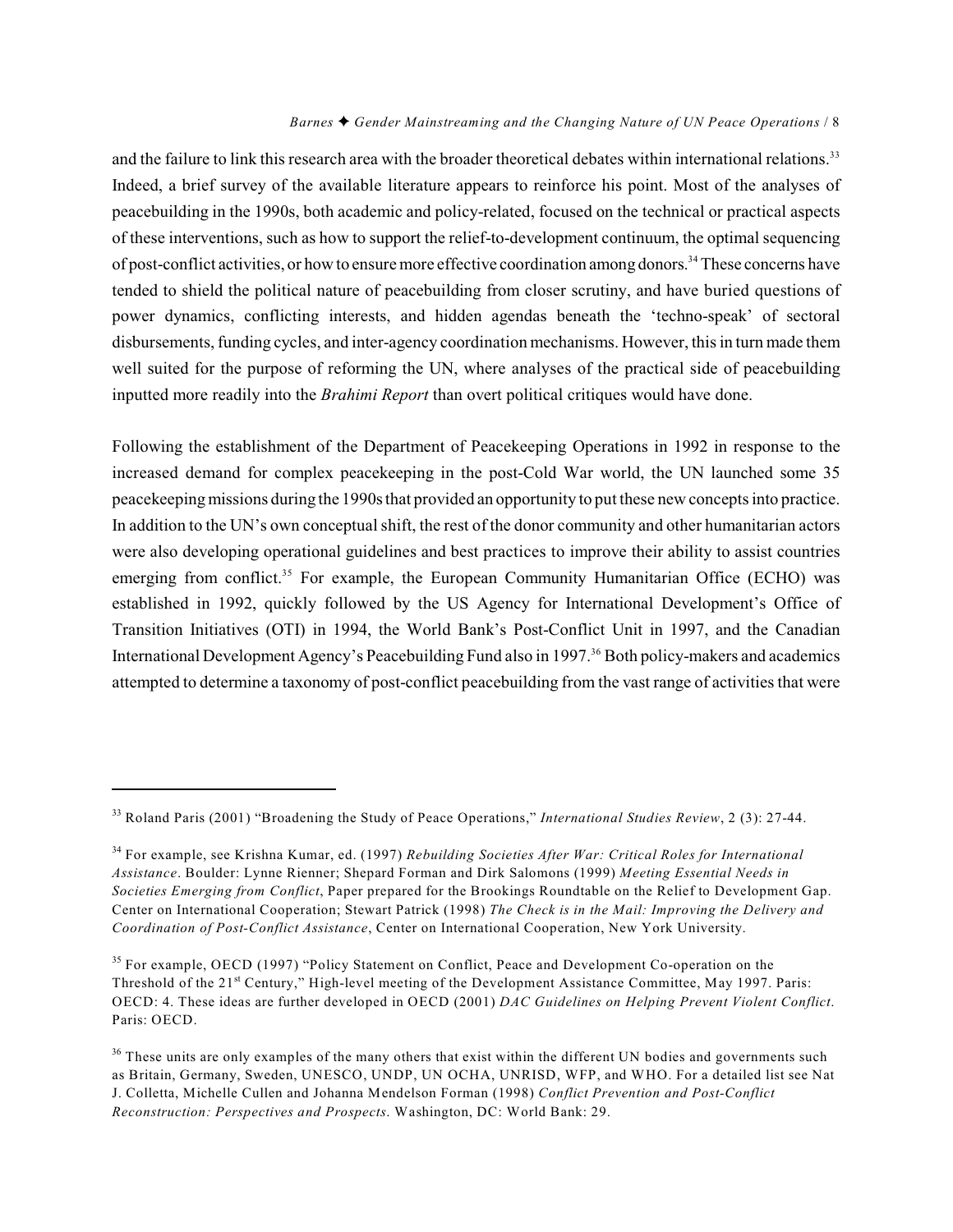included within this term.<sup>37</sup> Given that every conflict has a particular context and dynamics that need to be taken into account, the range and sequencing of the activities undertaken in post-conflict peacebuilding operations varies widely, but attempts were made to condense these operations into phases or 'pillars' to make operationalizing the concept of post-conflict peacebuilding within the context of UN peace operations a more manageable task.

However, it is noteworthy that while the documents discussed above and the explosion of policy and academic research on peacebuilding represented an optimistic step forward in offering a new vision to guide the UN, this was largely done without reference to the situation of women or of the need to ensure gender equality in development and peacebuilding processes. The prevalence of gender-based violence, the mass displacement of women and children, the feminization of poverty and the militarization of masculinity witnessed in conflicts during the 1990s all reinforced the need for a gender-sensitive approach. Whilst this wasrecognised in some quarters, particularly amongst the growing civil society movement that was tirelessly advocating for the participation of women in peace processes, there was a failure to take gender issues into the mainstream, or to separate men's and women's experiences of conflict, security, and development.<sup>38</sup>

#### **Ignoring Gender (Part One)? The UN and Peacebuilding in the 1990s**

From this brief survey of the reform agenda of the UN in the 1990s it is reasonable to argue that at the outset, the various actors within the emerging peacebuilding industry showed little concern or sensitivity to the role of gender issues in peacebuilding and conflict prevention. Gender equality is not mentioned as one of the 'essential complements' to effective peacebuilding in the *Brahimi Report*, and indeed the word 'gender' features only eight times in the 74 pages. Seven of these times it was in reference to the need to ensure 'fair geographical and gender distribution' in the various UN operations, and once was to emphasise that all UN personnel should be sensitive to gender and cultural differences.<sup>39</sup> There is no mention of gender at all in the

 $37$  It is beyond the scope of this paper to enter into a detailed discussion of the various issues and activities that can be considered part of post-conflict peacebuilding. For useful overviews see Nicole Ball (2002) "The Reconstruction and Transformation of War-Torn Societies and State Institutions: How Can External Actors Contribute?" in Tobias Debiel with Axel Klein, eds. *Fragile Peace: State Failure, Violence and Development in Crisis Regions*. London: Zed Books: 33-55; and Tom Keating and W. Andy Knight, eds. (2004) *Building Sustainable Peace.* Edmonton: University of Alberta Press. Given that every conflict has a particular context and dynamics that need to be taken into account, the range and sequencing of the activities undertaken in post-conflict peacebuilding operations varies widely but attempts were made to condense these operations into phases or 'pillars' to make operationalizing the concept of post-conflict peacebuilding within the context of UN peace operations a more manageable task.

<sup>&</sup>lt;sup>38</sup> For background information on the efforts of civil society, some UN agencies and committed member states to lobby for the inclusion of women and gender issues in peacebuilding processes see Felicity Hill, Mikele Aboitiz and Sara Poehlman-Doumbouya (2003) "Nongovernmental Organizations' Role in the Buildup and Implementation of Security Council Resolution 1325," *Signs: Journal of Women in Culture and Society*, Vol. 28 (4).

 $39$  Op. cit. UN (2000a). These references occur on pages 11, 32, 33, 39, 41, 62, 71, and 72.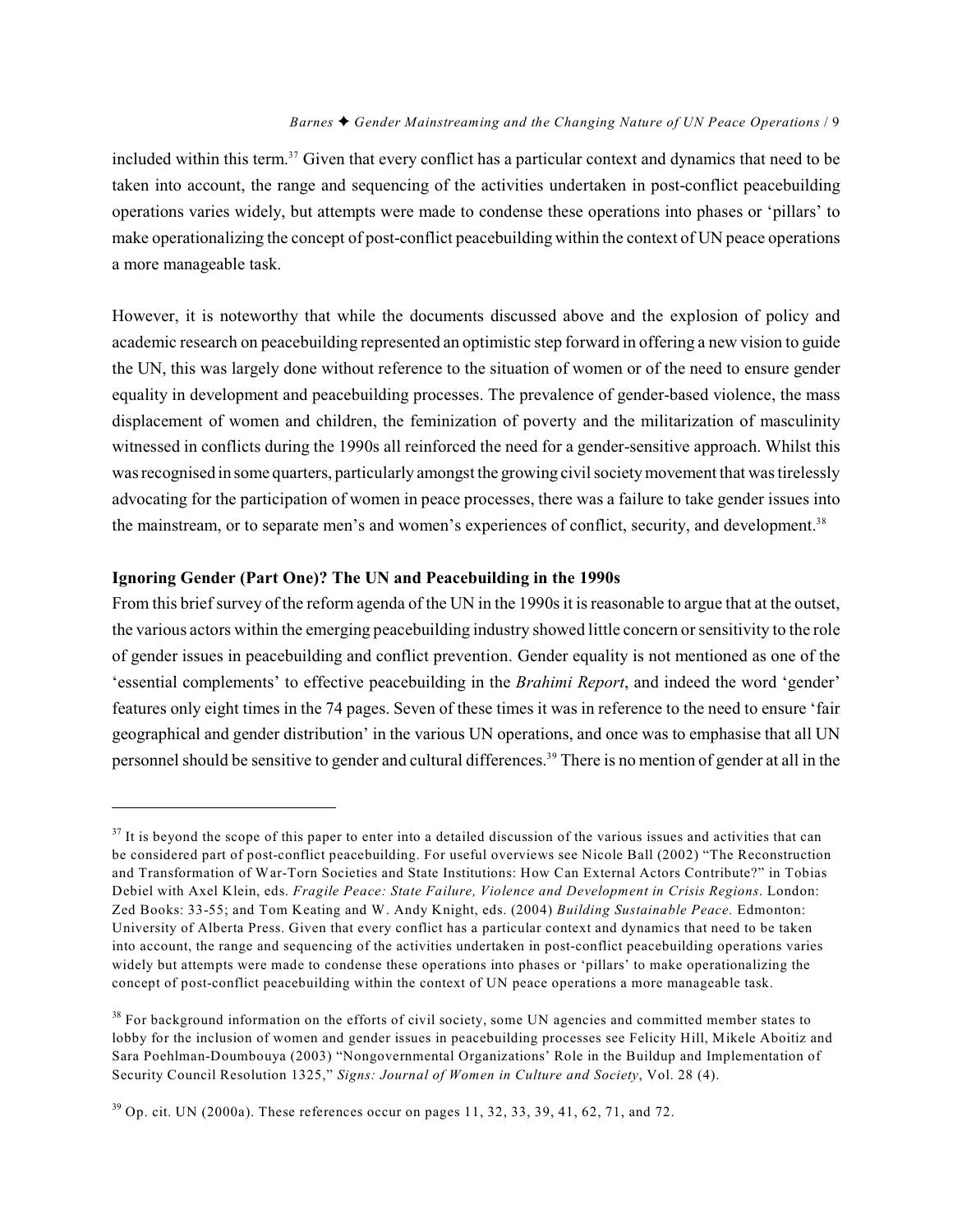*Agenda for Peace*, and women only feature once in their 'traditional' place of being lumped with children as the 'more vulnerable group' in society.<sup>40</sup> This is somewhat surprising given the long history of attempts to include gender issues within development planning through the women in development (WID) and gender and development (GAD) strategies of the 1970s and 1980s, but it is indicative of the gender-blindness of the early days of the peacebuilding industry.<sup>41</sup>

However, by the mid-1990s, some degree of change was becoming evident, even if this was not reflected in Boutros-Ghali's or Annan's reform agendas. At the UN 4<sup>th</sup> World Conference on Women held in Beijing in 1995, one of the twelve 'Platforms for Action' (Platform E) was dedicated to women and armed conflict.<sup>42</sup> The preamble to the strategic objectives of this platform explicitly linked peace to gender equality and recommended that a gender perspective be mainstreamed into all policies and programs.<sup>43</sup> Following from this, in 1996 the UN Economic, Social and Cultural Organisation (UNESCO) launched its "Women's Contribution to a Culture of Peace" project. The aims of this initiative were the empowerment of women and support for their peace initiatives, as well as gender-sensitization with a focus on fostering an ethos of nonviolence.<sup>44</sup> At the same time, academics and policy-makers were also beginning to recognize that gender relations and power dynamics influenced the effectiveness (in terms of design, delivery, and impact) of humanitarian assistance in emergency and conflict situations, and that women's needswere often overlooked in aid programs.45

<sup>42</sup> UN (1995b) *Beijing Declaration and Platform for Action*. New York: UN/Division for the Advancement of Women. Available online at: http://www.un.org/womenwatch/daw/beijing/platform/.

<sup>43</sup> Op. cit. UN (1995b): Paras. 131 and 141.

<sup>44</sup> Taken from information page of UNESCO website: http://www.unesco.org/cpp/uk/projects/wcpinfo.htm. For a more detailed discussion of the objectives of this initiative, see *Report of the Expert Group Meeting on Women's Contribution to a Culture of Peace,* UNESCO Consultative Committee on Women, Manila, 25-28 April 1995.

<sup>45</sup> Bridget Byrne with Sally Baden (1995) *Gender, Emergencies and Humanitarian Assistance*, Report commissioned by the WID desk, European Commission, Directorate General for Development. Strasbourg: BRIDGE; GTZ (1996) *Gender-aware Approaches to Relief and Rehabilitation: Guidelines*. Eschborn: Deutsche Gesellschaft für Technische Zusammenarbeit; Turshen, Meredeth and Clotilde Twagiramariya, eds. (1998) *What Women Do in Wartime: Gender and Conflict in Africa*. London: Zed Books; Vickers, Jeanne (1993) *Women and War*. London: Zed Books.

 $^{40}$  Op. cit. UN (1992a): Para. 81.

<sup>&</sup>lt;sup>41</sup> For an overview of the WID/GAD process, see Shahra Razavi and Carol Miller (1995) "From WID to GAD: Conceptual Shifts in the Women and Development Discourse," Occasional Paper No. 1, UN 4<sup>th</sup> World Conference on Women.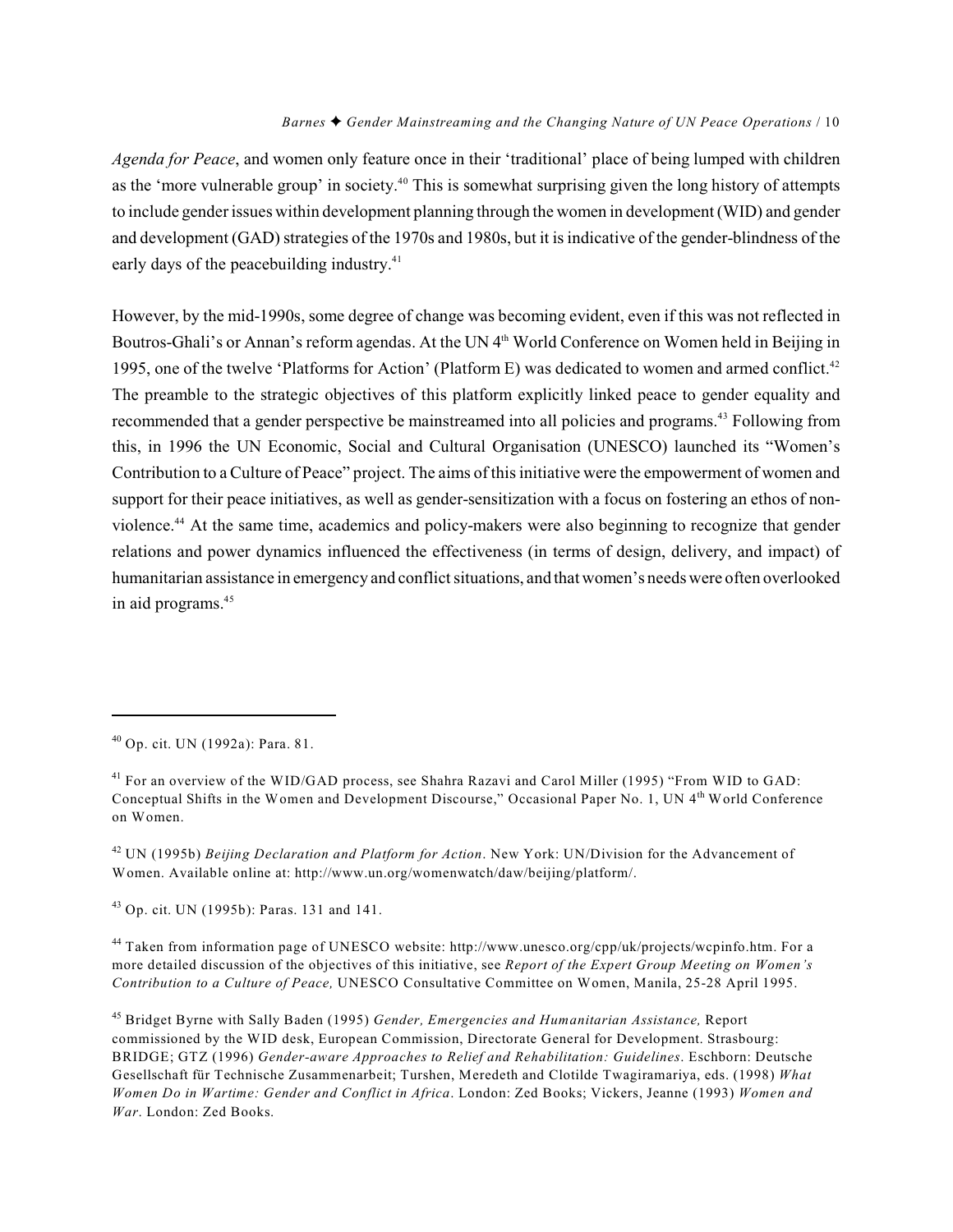In 1998, The African Women's Report published by the United Nations Economic Commission for Africa (UNECA) was devoted to presenting a gender perspective of post-conflict reconstruction in Africa.<sup>46</sup> This report affirmed the importance of gender to conflict and the need to recognize that "women in post-conflict situations are not mere passive sufferers and aid-dependent beneficiaries specially vulnerable to abuse, but have been and should be very much part of the solution."<sup>47</sup> While these reports and declarations were all important in terms of advocacy and awareness raising, their impact on the mainstreamof conflict and security issues at the UN was negligible. Considerable resistance to gender issues was still evident both within the UN and within the governments of conflict-affected countries, and this was reflected in their early forays into peacebuilding. International actors consistently failed to consider how stereotypical conceptualizations of men, women, and gender relations shaped their actions in conflict zones, and rarely conducted any kind of gender analysis of their programs.<sup>48</sup> However, it is important to note that towards the end of the 1990s, a network of civil society actors along with the UN Development Fund (UNIFEM) and the UN Division for the Advancement of Women (DAW) was gaining momentum and was mobilizing and lobbying for the international community to recognize the important contributions of women to peacebuilding and development.

Throughout the 1990s, most efforts to incorporate a gender perspective into peacebuilding policy and practice were informal, and were not accorded any real legitimacy due to their existing outside of the mainstream. However, long before the UN had begun to develop its concept of post-conflict peacebuilding, women's groups in conflict-affected regions were actively building peace at the community level outside of the 'formal' peacebuilding structures and some of these efforts were being noticed.<sup>49</sup> Around this time, feminist IR theorists were challenging the conventional discourse around peace and conflict, thereby exposing some of the gendered power dynamics that underpin war and peacebuilding.

The impact that conflict has on men and women is equally complex, although women tend to bear the brunt of violence and its aftermath, and patriarchal structures and power relations exacerbate gender inequalities

United Nations Economic Commission for Africa (1998) *Post-conflict Reconstruction in Africa: A Gender* <sup>46</sup> *Perspective*, African Women's Report 1998. Addis Ababa: UNECA.

 $47$  UNECA (1998): v.

<sup>&</sup>lt;sup>48</sup> For example, see Chris Corrin (2000) *Gender Audit of Reconstruction Programmes in South Eastern Europe*. New York: Women's Commission for Refugee Women and Children and Urgent Action Fund. Available online at: www.gla.ac.uk/centres/icgws; Donna Pankhurst (2004) "The 'Sex War' and other Wars: Towards a Feminist Approach to Peacebuilding," in Haleh Afshar and Deborah Eade, *Development, Women and War: Feminist Perspectives*. Oxford: Oxfam: especially pages 17-20.

For example, see Sheila Meintjes, Anu Pillay and Meredeth Turshen, eds (2002) *The Aftermath: Women in Post-* <sup>49</sup> *conflict Transformation*. London: Zed Books.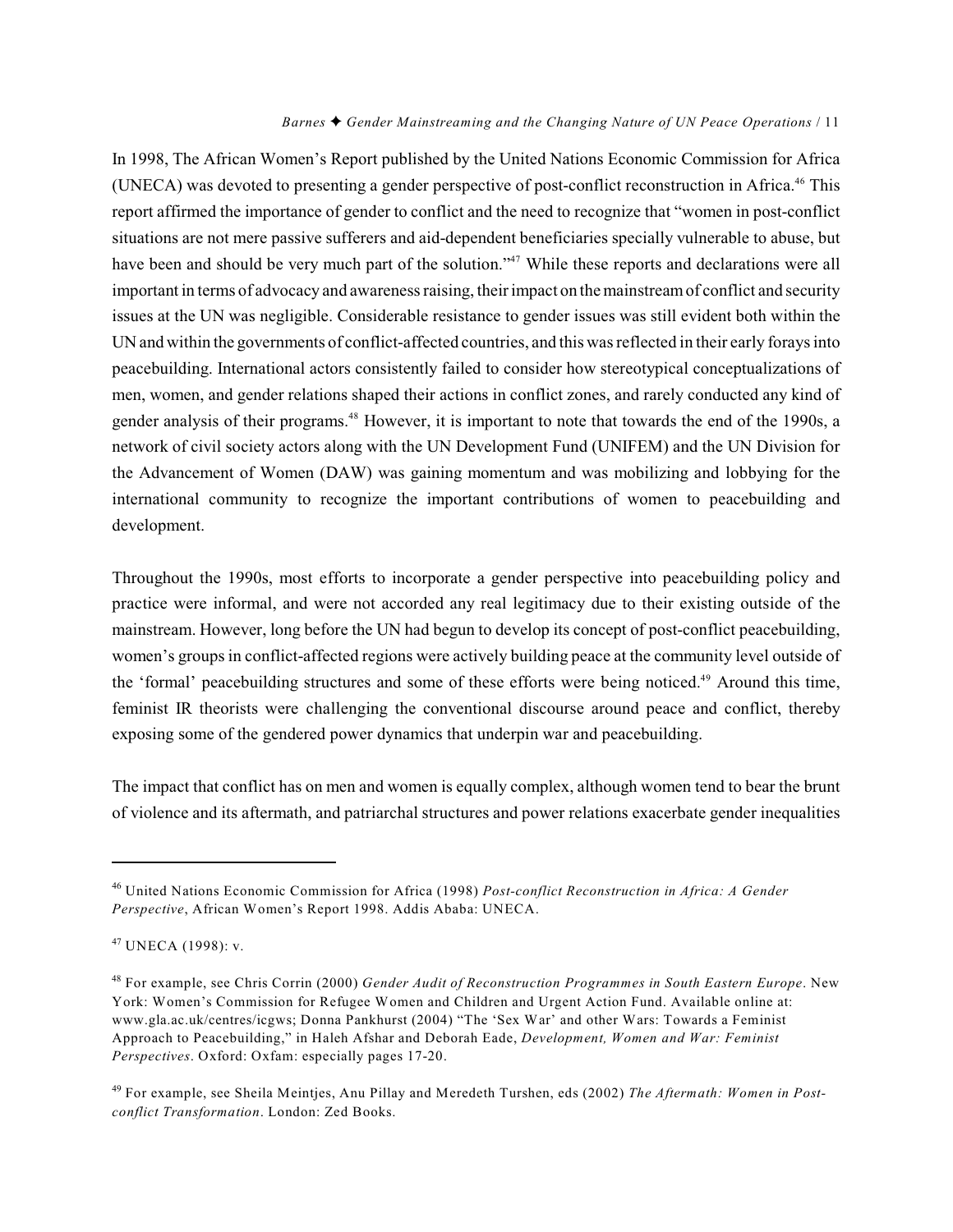in these contexts. Furthermore, the tendency to see women as victims and not implicated directly in conflict often masks the reality of their situation. Women's responsibilities as carers, heads of households and income-generators often grow as a result of conflict (in contrast to men, who usually experience a decrease in responsibilities), and they are frequently victims of sexual violence, displacement, and have to adapt to the destruction of social networks and the loss of traditional coping strategies.<sup>50</sup> The ability of individuals to survive during conflict is influenced by the degree of their access to power, resources, and opportunities. In this respect, women can face more difficulty than men in adapting to transformed social, political, and economic relations, as they are often excluded from decision-making processes and have fewer rights.<sup>51</sup> However, in throwing gender relations into flux, conflict can also potentially open up new spaces for negotiating gender roles. Much work has been done on the specific roles of men and women in post-conflict reconstruction and peacebuilding, and the findings of these analyses reinforce the need to ensure that the differences are acknowledged.<sup>52</sup>

The advocacy of women's groups throughout the previous decade and the increased level of public awareness about gender issues due to the large-scale crises in Rwanda and Bosnia gathered pace at the end of the 1990s. At the same time, the failure to fulfil the various objectives of declarations such as the Platform for Action became increasingly evident, and the voices of feminists and others who were critiquing gender-blind approaches to addressing conflict became louder. In 1999, International Alert, a London-based peacebuilding NGO launched a global campaign, *Women Building Peace: From the Village Council to the Negotiating Table*.<sup>53</sup> Through this campaign, a coalition of 200 civil society organizations supported by certain actors at the UN such as UNIFEM, advocated for the adoption of a security council resolution on women, peace, and

Meredeth Turshen and Clotilde Twagiramariya, eds. (1998) *What Women Do in Wartime: Gender and Conflict in* 50 *Africa*. London: Zed Books; Lindsey, Charlotte (2001) *Women Facing War*, ICRC study on the impact of armed conflict on women. Geneva: ICRC.

<sup>&</sup>lt;sup>51</sup> Judy El-Bushra (2004) "Fused in Combat: Gender Relations and Armed Conflict," in Haleh Afshar and Deborah Eade, eds. *Development, Women and War: Feminist Perspectives*. Oxford: Oxfam: 169.

<sup>&</sup>lt;sup>52</sup> For example, see: El Bushra, Judy and C. Mukarubuga (1995) "Women, War and Transition," *Gender and Development*, 3 (3); Mazurana, Dyan E. and Susan R. McKay (1999) *Women and Peacebuilding*, Essays on Human Rights and Democratic Development No. 8. Montreal: International Centre for Human Rights and Democratic Development; Sorensen, Birgitte (1998) *Women and Post-Conflict Reconstruction: Issues and Sources*, WSP Occasional Paper No. 3. Geneva: Wartorn Societies Project; Cynthia Cockburn and Dubravka Zarkov, Eds. *The Postwar Moment: Militaries, Masculinities and International Peacekeeping*. London: Lawrence and Wishart Limited; Sheila Meintjes, Anu Pillay and Meredeth Turshen, eds (2002) *The Aftermath: Women in Post-conflict Transformation*. London: Zed Books.

For a description of some of this work see Sanam B Naraghi-Anderlini (2001) *From the Beijing Platform for* <sup>53</sup> *Action to UN Security Council Resolution 1325 and Beyond: Achievements and Emerging Challenges*. London: International Alert. Available online at: http://www.internationalalert.org/publications/getdata.php?doctype=Pdf&id=106.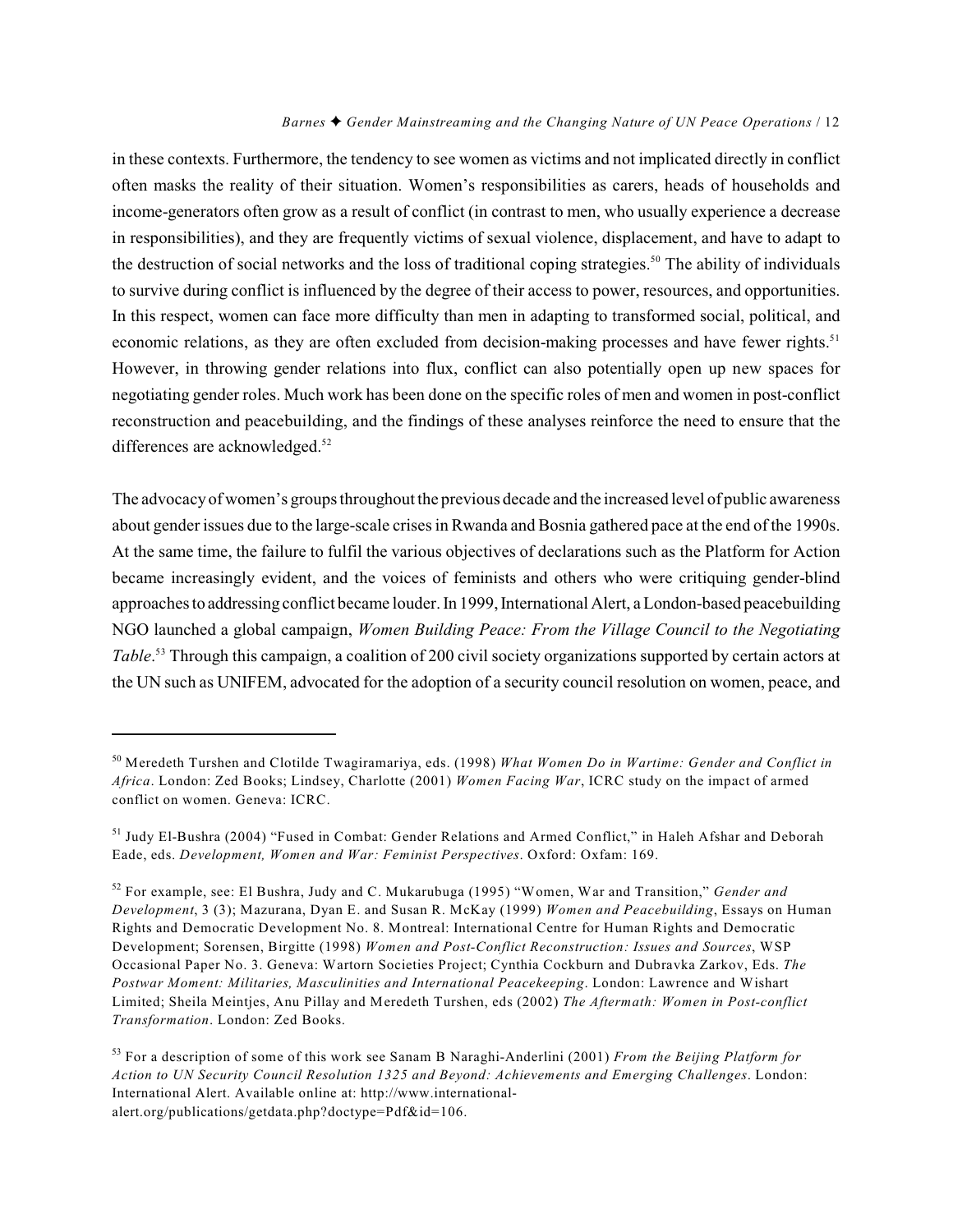security to address the absence of women and gender perspectives from formal peace processes such as peacekeeping, peace negotiations, justice and reconciliation, and post-conflict reconstruction. These efforts, coupled with the concerted pro-gender leadership within the SecurityCouncil, ultimately lead to the historic adoption of Security Council Resolution 1325 on Women, Peace and Security (SCR 1325) on 31 October 2000.<sup>54</sup> Although gender issues had been discussed within various UN forums prior to this time, particularly in the context of broader development and socioeconomic issues, this resolution was the first official recognition by the UN body of the need to address gender issues in conflict prevention, management, and reconstruction mechanisms.

SCR  $1325^{55}$  was a watershed and signaled a real change in the donor community in the sense that this resolution sought to make gender relevant and mainstreamed in all aspects of peace operations, placing responsibility (in theory at least) squarely on shoulders of international community. The Resolution recognizes the "important role of women in the prevention and resolution of conflicts and in peace-building, and stress[es] the importance of their equal participation and full involvement in all efforts for the maintenance and promotion of peace and security."<sup>56</sup> However, not only does it acknowledge the vital role that women can play in peacebuilding and suggests that their inclusion is an important dimension of these processes, it also recognizes that it is their *right* to participate.<sup>57</sup> Women and gender perspectives have historically been marginalized from the security sphere, despite the gender hierarchies inherent within the concept of security and the different ways in which men and women experience in/security.<sup>58</sup> Similarly, the Security Council has historically, and to an extent still remains, "an overwhelmingly male and masculinized preserve."<sup>59</sup> This makes the adoption of SCR 1325 by the Security Council an even more significant achievement.

Richard Strickland and Nata Duvvury (2003) *Gender Equity and Peacebuilding: From Rhetoric to Reality,* <sup>54</sup> *Finding the Way*. Washington, DC: International Center for Research on Women: 16.

<sup>&</sup>lt;sup>55</sup> United Nations (2000b) Security Council Resolution 1325 on Women, Peace and Security. S/Res/1325.

 $56$  UN (2000b).

<sup>&</sup>lt;sup>57</sup> Carol Cohn (2004) "Feminist Peacemaking," *The Women's Review of Books*, 21 (5): 8.

<sup>&</sup>lt;sup>58</sup> See J. Ann Tickner (2001) *Gendering World Politics: Isuses and Approaches in the Post-Cold War Era*. New York: Columbia University Press: 36-64; Gunhild Hoogensen and Svein Vigeland Rottem (2004) "Gender Identity and the Subject of Security," *Security Dialogue*, Vol. 35 (2): 155-171; Prasenjit Maiti (2001) *Discoursing on a Gendered Security*, Burdwan University, India. Available online at: http://www.justlawlinks.com/NEWSLETTER/newsletter/art-01-06.htm.

<sup>&</sup>lt;sup>59</sup> Carol Cohn and Cynthia Enloe (2003) "A Conversation with Cynthia Enloe: Feminist Look at Masculinity and the Men Who Wage War," *Signs: Journal of Women in Culture and Society.* Vol. 28: 1189-90.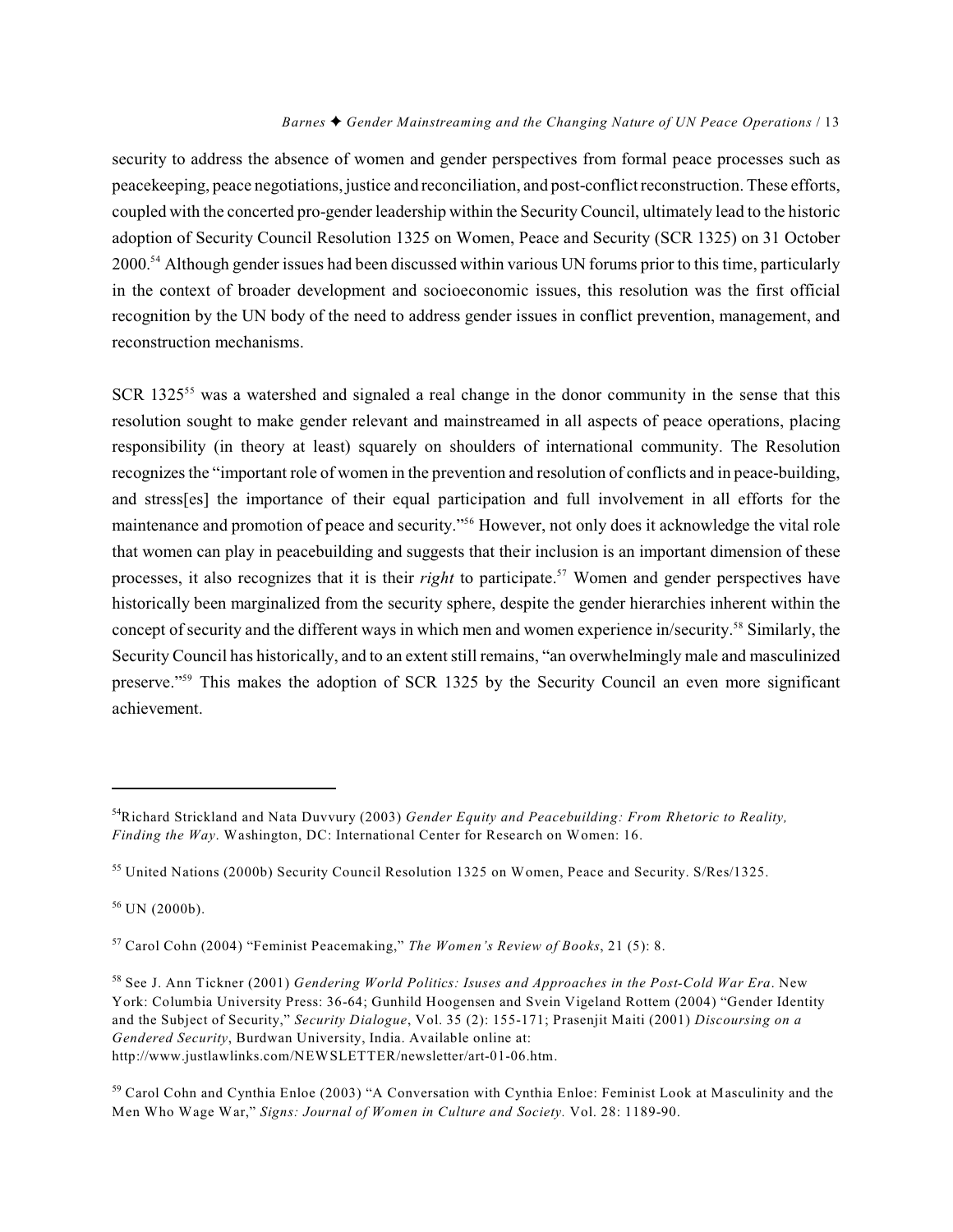The adoption of SCR 1325 finally provided the international community with a concrete framework that could be adapted and incorporated into existing peacebuilding policies and programs, and theoretically brought gender issues into the mainstream. In addition to forming the basis of donor policies related to gender and peacebuilding, SCR 1325 has also played an important role in awareness-raising, education, and advocacy, and has become the centre of a global civil society movement dedicated to promoting the inclusion of women in building peace around the world. For example, groups have emerged in countries such as Canada with the central purpose of lobbying their governments to include women in their peacebuilding and foreign policy agendas more broadly.<sup>60</sup> In addition, these organizations conduct research at the grassroots level to build up knowledge in the area of gender and peacebuilding and to provide multilateral and bilateral donors with proven strategies to improve their capacities in this field. SCR 1325 is largely focused on empowering women through capacity building and increasing their participation in the various dimensions of peacebuilding. It is also an important part of the growing international legal framework that recognizes the particular rights and protection needs of women and girls. As such, it offers an important tool to persuade a range of actors such as the UN agencies, Member States, parties to armed conflict, NGOs, peacekeepers and others to place increased priority on the inclusion of gender issues within their policies and programs. Before exploring whether or not the potential of the resolution has been realized over the past five years, the next section will consider whether the changing approaches to security and peacebuilding during the 1990s outlined above also presented an opportunity to bring women and gender issues out of the margins.

#### **Potential for Change? The Concept of Human Security in the Emerging Peacebuilding Industry**

Although not explicitly labelled as such, the reforms of the 1990s and the changed anatomy of UN peacekeeping missions signalled a shift towards an important new buzzword: human security. This change in the way security was perceived by the international community, from a state-based, territorial concept founded on 'national interest,' to a broader, individual-based 'human security' reflected the beginnings of the erosion of the international norm of non-intervention that had constrained any form of complex peacebuilding operations in the past. The term human security was first articulated in the UN's 1994 *Human Development Report* and was subsequently adopted as a central pillar of several governments' foreign

 $60$  The Canadian Committee on Women, Peace and Security (CCWPS), established in 2001, is a national coalition of members of civil society and the government sector whose mandate is to lobby for the fulfilment of the goals set out in SCR 1325. CCWPS (2003) *Conflict, Peace and Security: What Have We Learned and Where are We Going?*, Report of the First Annual Symposium of the Canadian Committee on Women, Peace and Security. 22 October. Ottawa: CCWPS. SCR 1325 is one, if not the, only Security Council resolution to have an active body of supporters who lobby continuously at the inter-governmental, regional, national, and local levels for the implementation of the recommendations contained within the resolution.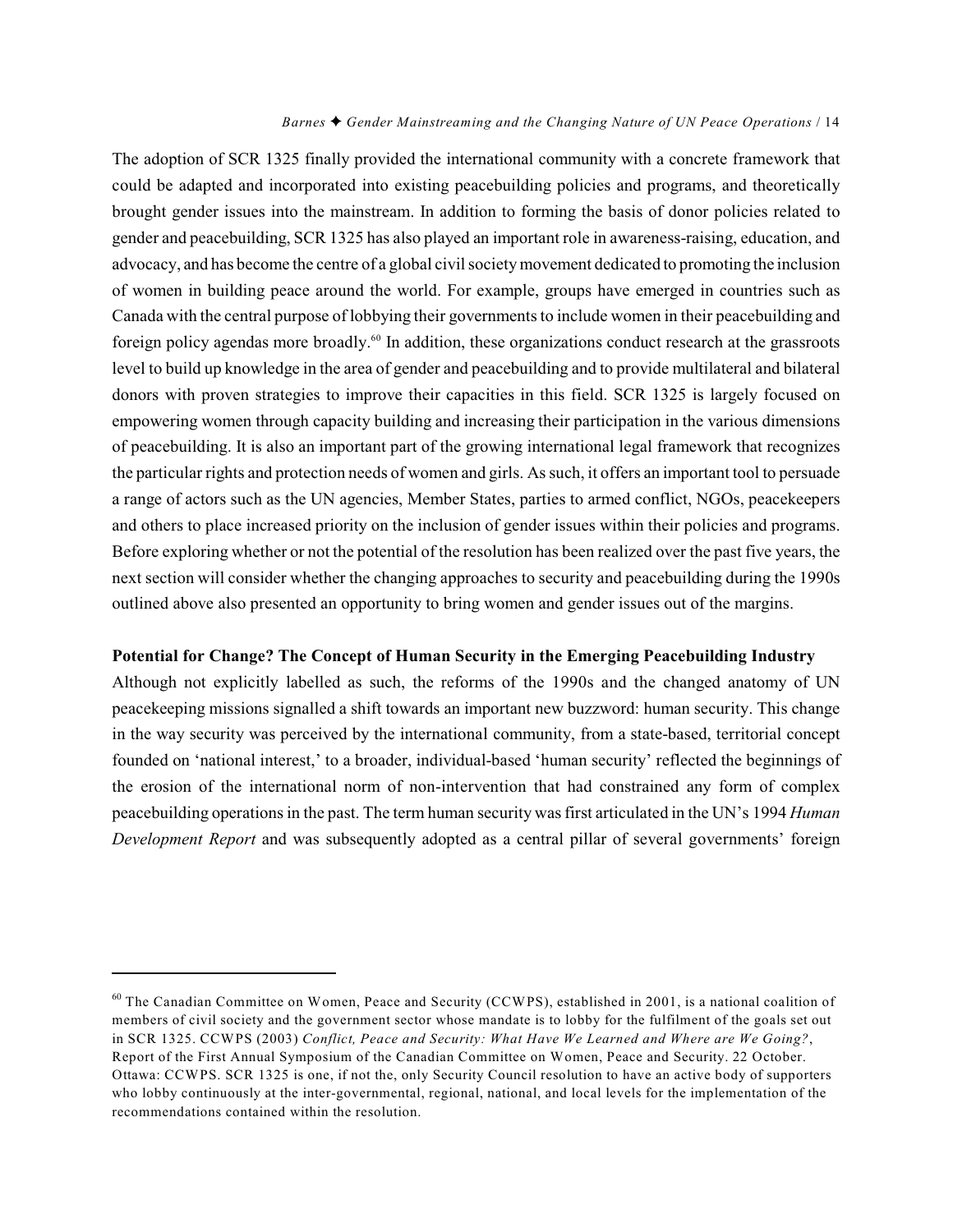policies, in addition to being evident in the UN documents discussed above.<sup> $61$ </sup> According to the original definition,

Human security can be said to have two main aspects. It means, first, safety from such chronic threats as hunger, disease and repression. And second, it means protection from sudden and hurtful disruptions in the patterns of daily life – whether in homes, in jobs or in communities.<sup>62</sup>

Human security thus aims to incorporate both development and security needs by advocating each individual's right to freedom from want as well as freedom from fear, and places the individual at the centre of analysis. This concept was developed at a time when security assumptions based on the state were destabilized by events such as the genocide in Rwanda and the growth in critical security studies within IR literature.<sup>63</sup> It recognized the reality that states, the supposed guarantor of people's rights and freedoms within the international system, either through negligence or through direct actions, could in fact contribute to their citizens' insecurity.

The concept of post-conflict peacebuilding articulated first by Boutros-Ghali and then extended by Annan, essentially broadened the remit of the UN to a wider range of roles that could be considered to encompass the aims of human security. Human security has been subject to intense criticism since its inception for being vague and 'all-encompassing,' and for diluting the important traditional security agenda of protecting the state from external threats.<sup>64</sup> While the ambiguity can be problematic, it also serves a useful purpose in terms of enabling a wide range of issues and actors to fall within its parameters that were outside the purview of the traditional approaches, thereby extending the ability of actors such as the UN to engage in conflictaffected regions. At the same time, although it intends to improve effectiveness by adding important substance to the evolving concept of peacebuilding, a human security approach can actually further complicate the realization of peace operations by extending the goal beyond the cessation of overt armed conflict to other more complex meanings of 'security.' A human security perspective necessitates a long-term focus, and in doing so, it is an important conceptual bridge between the objectives of peacebuilding on one hand, and sustainable development on the other. It therefore became an important link in the discussions

 $<sup>61</sup>$  Canada's Ministry of Foreign Affairs under the leadership of Lloyd Axworthy was one of the major proponents of</sup> the human security approach. See Rob McRae and Don Hubert, eds. (2001) *Human Security and the New Diplomacy: Protecting People, Promoting Peace*. Montreal: McGill-Queen's University Press.

<sup>&</sup>lt;sup>62</sup> United Nations Development Programme (1994) *Human Development Report, 1994*. New York: Oxford University Press: 23.

<sup>&</sup>lt;sup>63</sup> For example, Keith Krause and Michael C. Williams, eds. (1997) *Critical Security Studies: Concepts and Cases*. Minneapolis: University of Minnesota Press.

<sup>&</sup>lt;sup>64</sup> Roland Paris (2001) "Human Security: Paradigm Shift or Hot Air?" *International Security*, Vol. 26 (2): 88-90.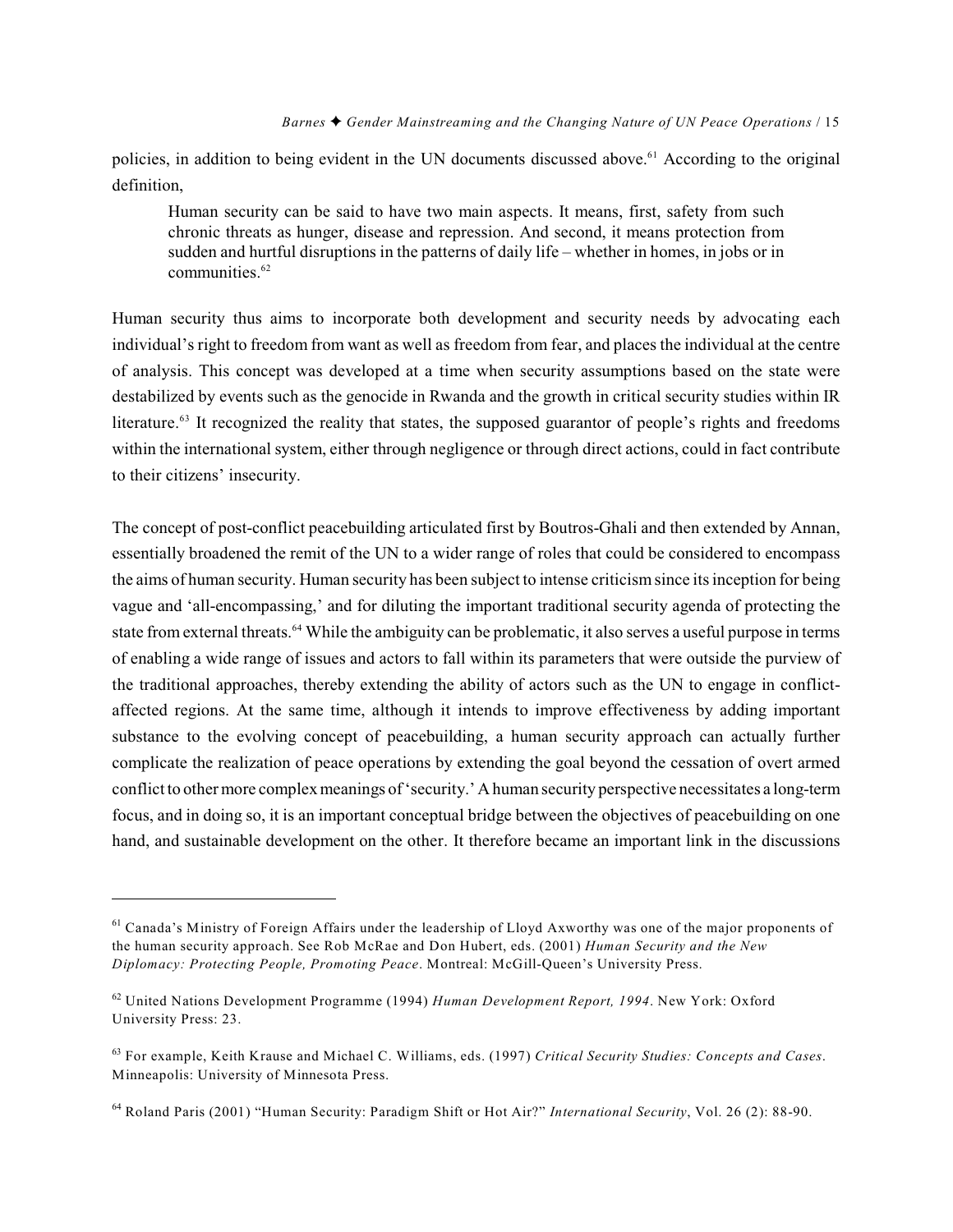around how to link the security and development agendas of peacebuilding, and provided the rationale for ensuring that these two separate goals did not undermine each other.

However, one of the key problems with human security is that it can mask gender-differentiated insecurities by encouraging a gender-neutral approach. Feminist approaches within critical security studies have attempted to show that, "girls and women experience human insecurity differently from men and are subject to gender hierarchies and power inequities that exacerbate their insecurity [and] because of their lower status, girls and women are less able to articulate and act upon their security needs, as compared with boys and men."<sup>65</sup> There is clear evidence from around the world reinforcing the argument that those with the least power are typically those who are least secure. For example, women and girls often have to live off less food than men and boys in the same families and receive less education or access to opportunities to secure a living.<sup>66</sup> This weakens their coping mechanisms and leaves them more exposed to the negative effects of conflict and instability. Even whilst emphasizing the importance of an individual-level focus, the male experience is often prioritized over the female by human security approaches, and the experience of 'universal man' dominates.  $67$  At the same time, insecurities that are experienced by men in specific ways, such as the impact of the increased militarization of society, can sometimes be over-looked. Therefore, differentiating between each individual's experiences of (in)security becomes important, and it becomes problematic to assume that human security as a concept is capable of doing this.<sup>68</sup>

 $66$  McKay (2004): 154.

 $<sup>67</sup>$  It is important to note that security is not only mediated by gender, but also by other factors such as ethnicity, age,</sup> or class. In turn, Western, liberal notions of security are often prioritized over other local, culturally-mediated ones.

 $<sup>65</sup>$  Susan McKay (2004) "Women, Human Security and Peace-building: A Feminist Analysis," in Hideaki Shinoda</sup> and Ho-Won Jeong, eds. *Conflict and Human Security: A Search for New Approaches of Peace-building*, IPSHU English Research Report Series No. 19, p. 153. Available online at: http://home.hiroshima-

u.ac.jp/heiwa/Pub/E19/Contents.htm. Also see Gunhild Hoogensen and Svein Vigeland Rottem (2004) "Gender Identity and the Subject of Security," *Security Dialogue,* Vol. 35 (2): 155-71; and Lene Hansen (2000) "The Little Mermaid's Silent Security Dilemma and the Absence of Gender in the Copenhagen School," *Millennium*, Vol. 29 (2): 285-306.

 $68$  Whilst some have argued for an integration of women, peace, and security issues within the concept of human security, others have raised concern at the possibility that important gender issues could then be marginalized or overshadowed by this broader concept. For an interesting overview of issues related to gender and human security see Enrique Gomáriz and Ana Isabel García (2003) *Gender and Democratic Security: Conceptual Framework and Methodological Criteria*. San José, Costa Rica: Fundación Género y Socieded. Available online at: http://www.generoysociedad.org/pubs.php.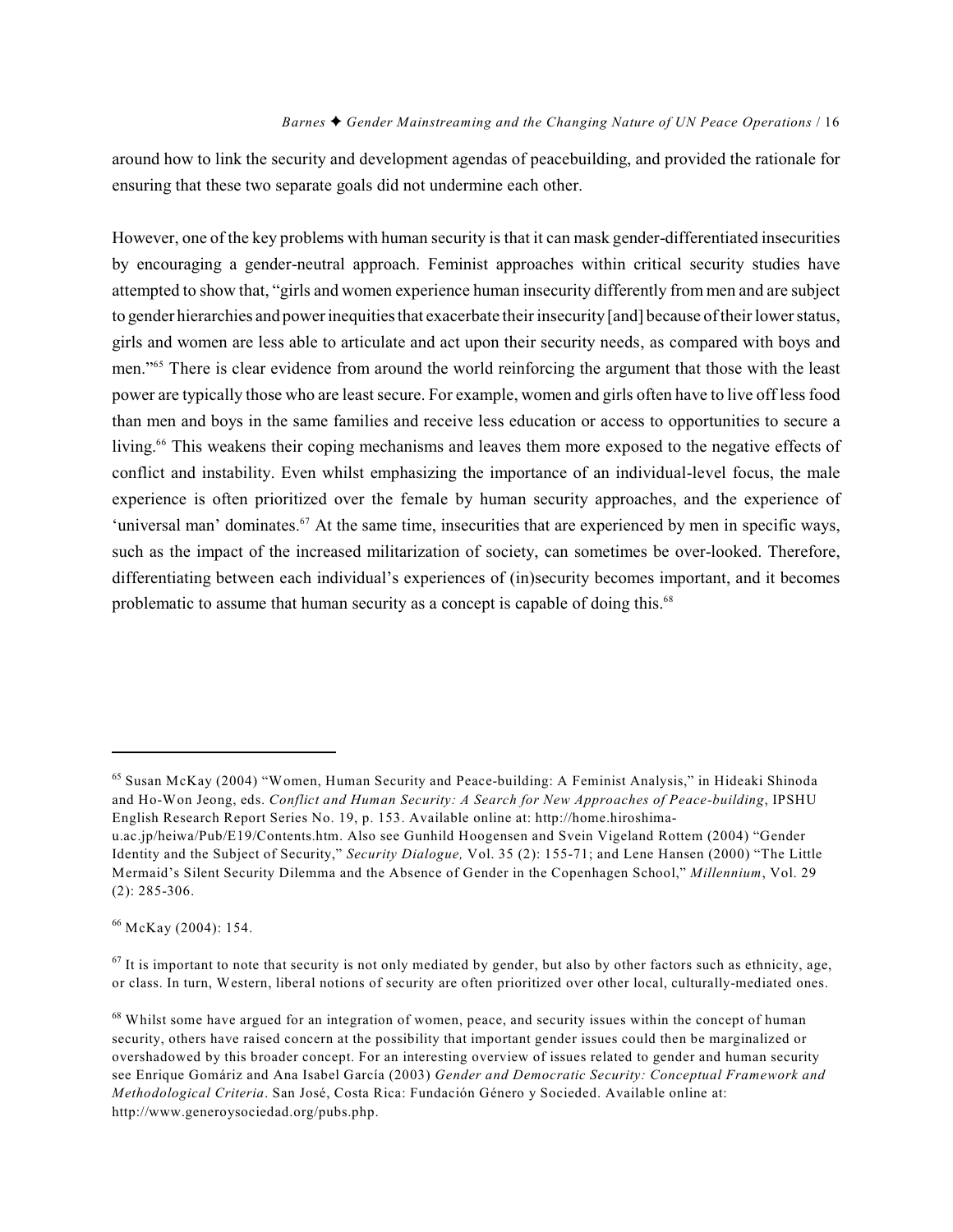One of the most important articulations of this concept is the Responsibility to Protect (R2P) doctrine that emerged from the report of the International Commission on Intervention and State Sovereignty in 2001.<sup>69</sup> The Commission was established to explore ways of dealing with the conflictual international norms of sovereignty and humanitarian intervention that were thrown into stark relief after the failure to act in Rwanda in 1994 and the consequences of acting in Kosovo in 1999. R2P essentially encapsulates many of the issues that had been on the international agenda for a number of years: namely when, how, and under what circumstances the right to intervene is acceptable. However, by changing the terminology the members of the ICISS hoped to prompt a reconceptualisation of the responsibilities, as well as rights, that sovereignty brings, at the same time as avoiding many of the pitfalls previous discussions about intervention had encountered. The idea of human security is strongly reflected in the report, where security is extended to people as well as states. As the report points out, "the traditional, narrow perception of security leaves out the most elementary and legitimate concerns of ordinary people regarding security in their daily lives."<sup>70</sup> The report also echoesthe UN's call for an integrated approach where emphasis is not solely on intervention, but also on the responsibility to prevent conflict (conflict prevention and peace-making), to respond appropriately when it occurs (peacekeeping), and to take action to rebuild societies when conflict has occurred (postconflict peacebuilding). The Commission's report is in no way binding, and its subject matter will likely make consensus at the international level difficult, but it was important in that it presented an alternate framework for looking at the issues behind the justification of a growing UN responsibility for action in conflict-affected countries. The R2P doctrine also received considerable support from the UN, particularly in the SG's 2005 report on the implementation of the Millennium Declaration, and is developing into a new norm of the international system in the  $21<sup>st</sup>$  century.<sup>71</sup>

Whilst the R2P doctrine is based on the security of people rather than states, and therefore offers a potential starting point for addressing the different security needs of men and women it falls victim to the same problems as human security, and is almost completely gender-blind. Given that only one of the Commission's twelve members was a woman, gender balance and representation was lacking, and the gender expertise of the members was limited.<sup>72</sup> This exclusion of women's perspectives was the case despite the claims of the

<sup>&</sup>lt;sup>69</sup> The Canadian Prime Minister, Jean Chrétien, announced the formation of the International Commission on Intervention and State Sovereignty at the Millennium Summit in September 2000.

<sup>&</sup>lt;sup>70</sup> ICISS (2001) *The Responsibility to Protect: The Report of the International Commission on Intervention and State Sovereignty*. Ottawa: International Development Research Centre: 15.

<sup>&</sup>lt;sup>71</sup> Kofi Annan (2005) *In Larger Freedom: Towards Development, Security and Human Rights for All*, Report of the Secretary-General, A/59/2005.

 $^{72}$  Jennifer Bond and Laurel Sherret (2005) *A Sight for Sore Eyes: Bringing Gender Vision to the Responsibility to Protect Framework*, INSTRAW: 22-3. Available online at: http://www.uninstraw.org/en/images/stories/SecuritySectorReform/new%20voices%20gender%20r2p%20final.pdf.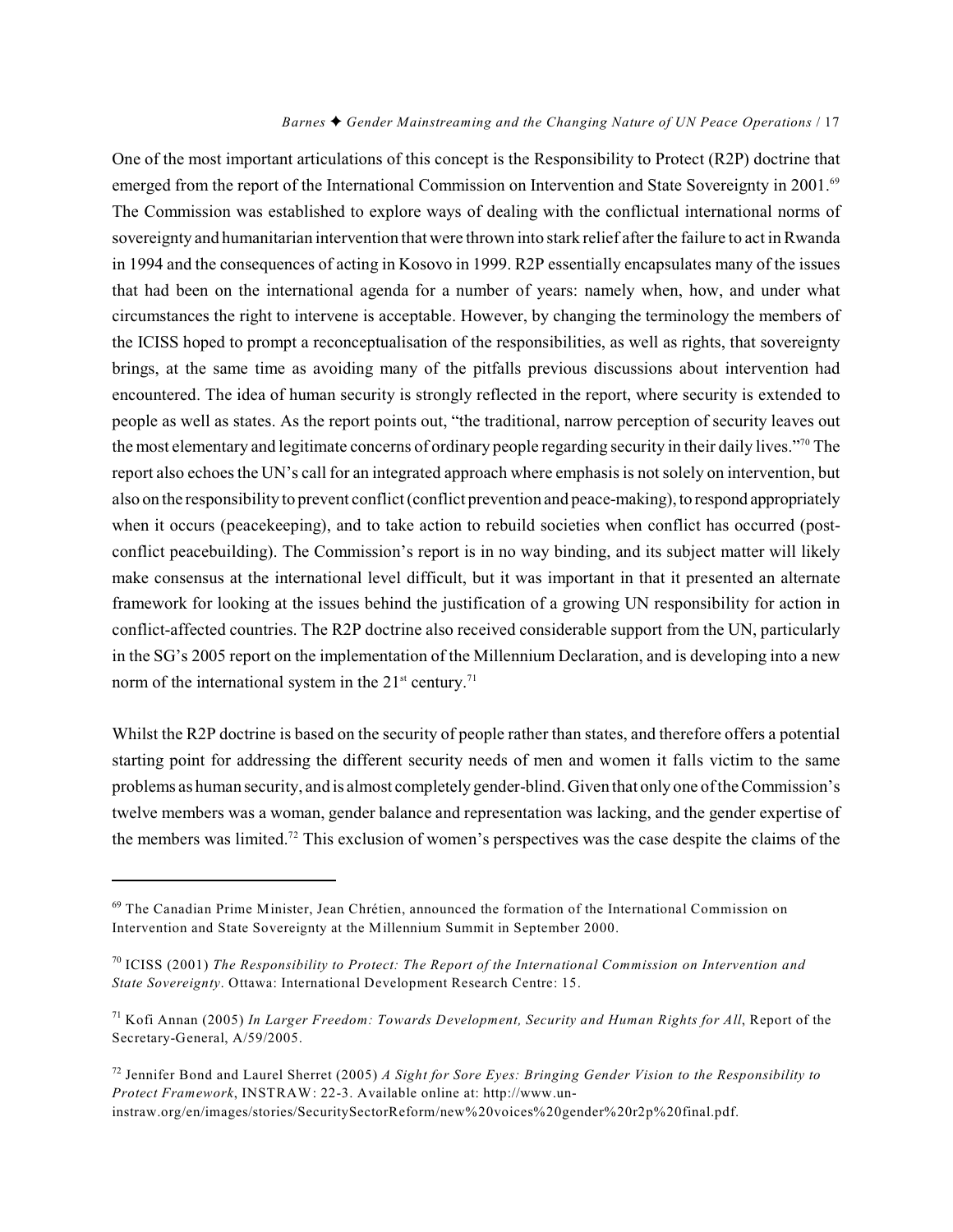ICISS to be an inclusive and consultative process.<sup>73</sup> For example, the vast amount of literature documenting the dire consequences of disarmament, demobilization, and reintegration (DDR) processes that fail to effectively include women and girls this is not mentioned in the report. Women and girls often continue to face high levels of personal insecurity in the 'post-conflict' context as a result of the surplus of weapons, domestic violence, and the militarization of society. Another example is that gender justice is intimately linked to women's human security, but the international community has repeatedly failed to address genderbased violence during post-conflict peacebuilding. According to a paper published by INSTRAW, the UN International Research and Training Institute for the Advancement of Women, the report fails to incorporate the needs and contributions of women living in conflict-affected regions.<sup>74</sup> Furthermore, it persuasively argues that "to have an optimal prospect of promoting human protection and security, R2P must thus be reconceptualized to include a recognition that social constructions of gender play a significant role in determining who achieves security and how it is experienced."<sup>75</sup>

The emphasis that human security places on the individual, coupled with the broadening definition of peacebuilding that was laid out in UN policy ranging from the *Agenda for Peace* to the Brahimi Report, in theory provided a potential opening to improve the integration of gender issues into the UN's peacebuilding operations. Increased sensitization to the structural causes of conflict and the multiple sources of insecurity that exist in the contemporary global context should logically justify bottom-up approaches to peacebuilding that are sensitive to gender-differentiations in experience, needs, opportunities, resources, and rights. Although many non-governmental organizations, women's groups, and feminist theorists appreciated this and produced countless documents that reaffirmed the fundamental importance of gender equality to sustainable peace, the impact on the UN mainstream was minimal. However, in response to SCR 1325 and the mobilization of civil society surrounding it, the majority of donors began to indicate support for the provisions within the resolution, and most eventually recognised gender equality as a 'cross-cutting' issue within their peacebuilding policies.<sup>76</sup>

 $^{75}$  Ibid.: 74.

 $^{73}$  It is important to distinguish between 'women's perspectives' and a 'gender perspective' in peacebuilding. Women's perspectives are more narrowly focused on how policies, programs, actions or other experiences impact on and are influenced by the particular role and experiences of women. Gender perspectives, on the other hand, are concerned with the relationship between men and women's roles and experiences and such a perspective would therefore consider their differential impact or influence on those policies, programs, or actions. Whilst understanding gender relationships is critical to effective peacebuilding, it can also be useful at times to focus on and highlight women's particular needs and interests in order that they do not go unaddressed.

 $74$  See Bond and Sherret (2005).

 $^{76}$  This applies to both bilateral and multilateral donors. CIDA, USAID, UNHCR, UNDP, World Bank, and others all have either dedicated departments for gender and peacebuilding or at the very least, comprehensive policies outlining their commitment to including gender issues (often as a 'priority issue') in their peacebuilding programs.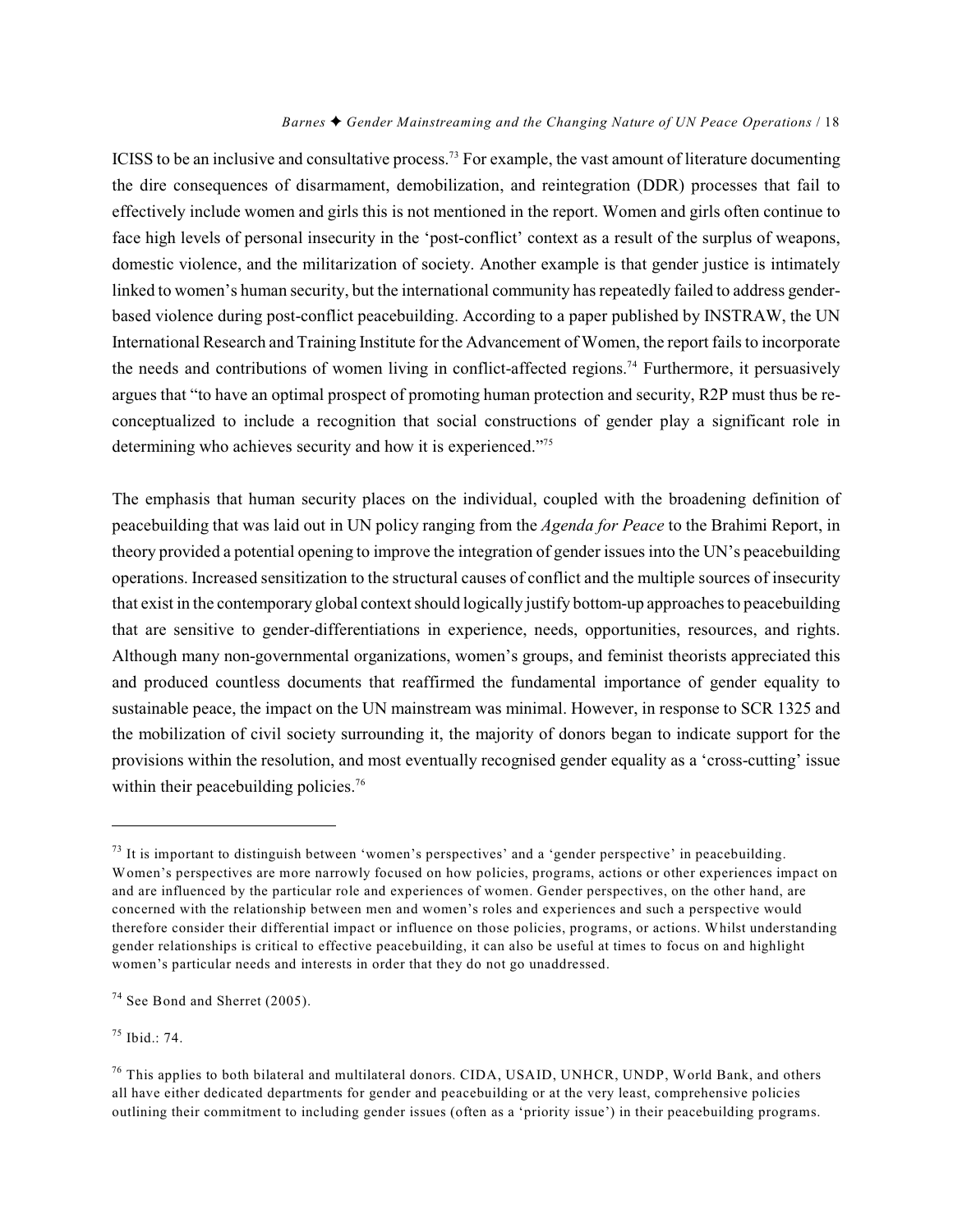Each member of the international community, including bilateral, multilateral, and non-governmental actors, have internalized and operationalized the gender agenda differently, although rhetorically, most tend to adopt the stance that the equal inclusion of women in existing peacebuilding processes, along with the integration of a gender perspective, is essential.<sup>77</sup> Gender issues are supposedly 'mainstreamed' throughout the various UN bodies, however in reality this has meant that instead of becoming integrated they have become invisible. There is a dissonance between the official discourse of gender equality and what is actually happening on the ground. Understanding the failure to actually implement the many policy statements and commitments related to gender, peace, and security at the UN requires further in-depth research to more fully explore the complex relationship between discourse and practice.

The remainder of the paper will now turn to explore the linkages between the efforts to mainstream gender and the changing UN approach to conflict, security, and development over the past five years as the security and development agendas have become ever more consolidated in the peacebuilding industry.

### **From the Millennium Development Goals to** *In Larger Freedom***: Consolidating the Link between Security and Development**

In the past few years, theorizing around the so-called 'security-development nexus' has grown markedly, building on the insights of critical security studies and the ongoing experience of international involvement in peacebuilding. The logic of this research agenda is to explore both how security and development agendas are linked through peacebuilding, but also to explore the tension that can exist between the two agendas where their outcomes can in fact undermine, rather than reinforce, each other. Traditionally, military or security aims were separated from socioeconomic development objectives, with different actors carrying out projects in isolated spheres. However, the role of aid in sustaining and even contributing to conflict, the increasingly recognied links between security sector reform (SSR) and governance, and the inability to address poverty in a context of violence and instability made it clear that some kind of policy coherence between the supposedly discrete fields of security and development was in fact necessary.<sup>78</sup> "Lying at the nexus of development and security, peacebuilding requires a willingness to rethink the traditional boundaries between these two domains," and Tschirgi argued that the post-Cold War world provided the opportunity for the international community to do so.79

 $^{77}$  It is beyond the scope of this paper to explore the reasons behind and implications of these varying strategies, but it would be an interesting area of analysis to pursue.

<sup>&</sup>lt;sup>78</sup> OECD (2001) "Security Issues and Development Cooperation: A Conceptual Framework for Enhancing Policy Coherence," *DAC Journal*, Vol. 2 (3).

<sup>&</sup>lt;sup>79</sup> Necla Tschirgi (2003) *Peacebuilding as the Link between Security and Development: Is the Window of Opportunity Closing?* New York: International Peace Academy: 2.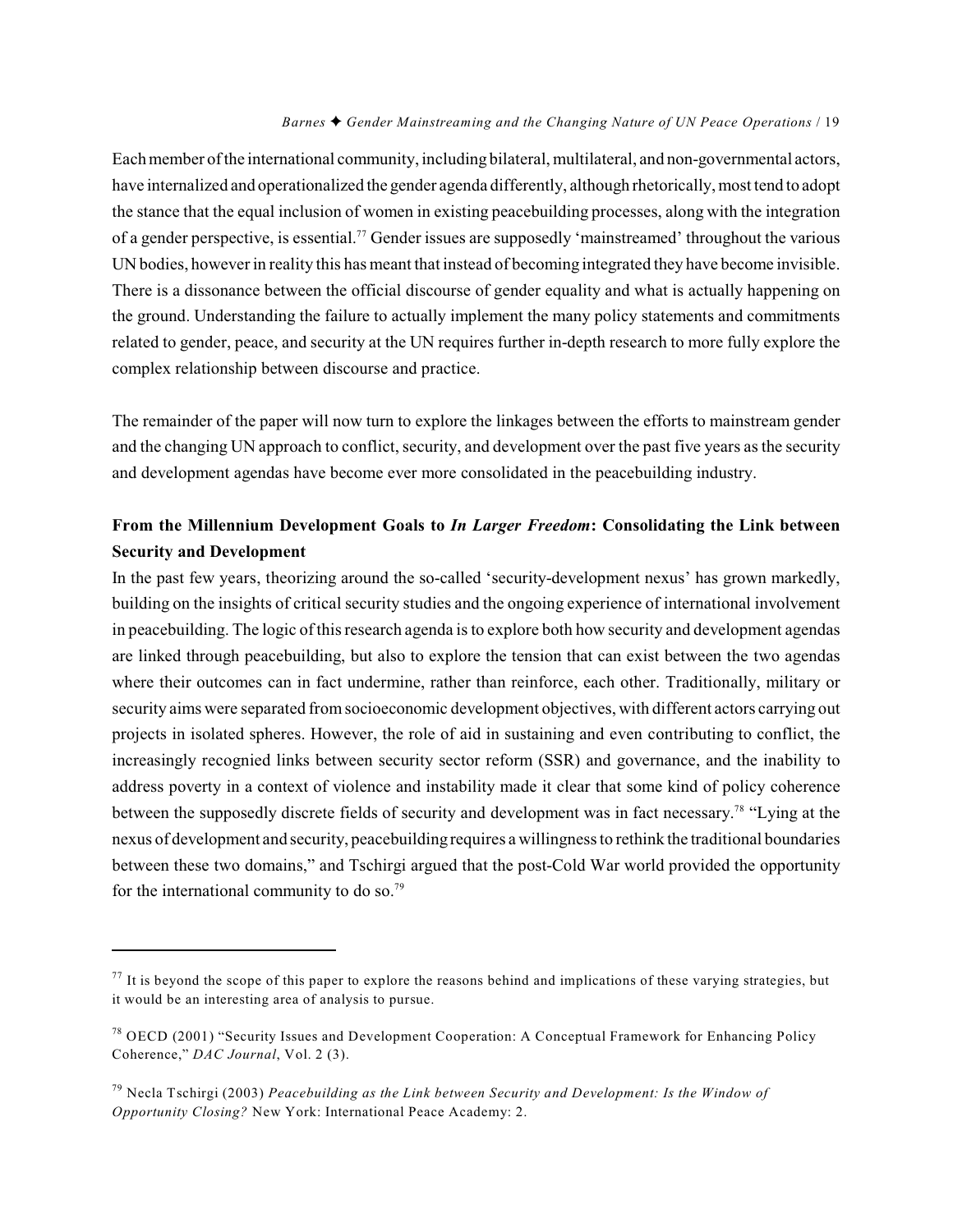The terrorist attacks of 9/11 and their aftermath present a significant challenge to the peacebuilding industry. The 'terrorist threat' is prompting a retrenchment, particularly in the United States, back towards conventional security strategy. Human rights, good governance and the rule of law, previously considered to be the linchpins of effective peacebuilding, are being deprioritized in the face of a renewed interest in national security. Furthermore, the UN's role as leader of international peacebuilding efforts is being challenged by the growing unilateralism of the US, and it is facing difficulties in terms of keeping up its capacities and resources in line with the growing security and development needs of the international community.<sup>80</sup> Therefore, while the academic literature on peacebuilding continued to advocate for integrated approaches, and the experiences from the field supported the linking of security and development, the agendas in practice began to move further apart.

The final two reports released as part of Kofi Annan's system-level UN reforms, *A More Secure World* and *In Larger Freedom*, were finalized in 2004 and 2005 respectively and therefore address some of these concerns.<sup>81</sup> The High-Level Panel Report (HLPR) is based around the concept of collective security, and far from allowing the post-9/11 fallout to undermine the linkages between security and development, it continues to reflect the view that development and security are inextricably linked. One of the most important outcomes of this report was the recommendation for the establishment of a Peacebuilding Commission (PBC) to unify the fragmented and ad-hoc approach that characterizes much of the international community's peacebuilding efforts.<sup>82</sup> Although some gender language was integrated into the resolution establishing the PBC, it is not clear that this will be translated into action once it becomes operational. The fact that the Peacebuilding Support Office will be headed by Carolyn McAskie may help to ensure that gender issues play a role in the PBC's considerations, given her evident commitment to SCR 1325.<sup>83</sup>

The dawn of the new millennium also witnessed renewed efforts from the international community to address the ongoing crisis of underdevelopment throughout the world, with the holding of the Millennium Summit

 $80$  Tschirgi (2003): 10-3.

<sup>&</sup>lt;sup>81</sup> See United Nations (2004) *A More Secure World: Our Shared Responsibility*, Report of the Secretary-General's High-Level Panel on Threats, Challenges and Change. New York: United Nations.

 $82$  For more details about the proposed Peacebuilding Commission see United Nations (2004): paragraph 261-269.

<sup>&</sup>lt;sup>83</sup> As the Special Representative of the Secretary-General in Burundi from June 2004 until April 2006, Carolyn McAskie undertook a number of initiatives in support of the resolution within the context of the UN peacekeeping mission in Burundi. For example, promoting women's participation in politics, addressing sexual exploitation and abuse, and achieving gender justice were all priorities of the mission from the outset. See Carolyn McAskie (2004) "Addressing Gender Justice in View of the Realities on the Ground: Perspectives of a Special Representative of the Secretary General," Statement made by Carolyn McAskie at a conference on *Gender Justice in Post-Conflict Situations: Peace needs Women, and Women need Justice*, 15-17 September 2004, New York. Available online at: http://www.womenwarpeace.org/issues/justice/statements/McAskie\_SRSG\_ONUB\_Burundi.pdf.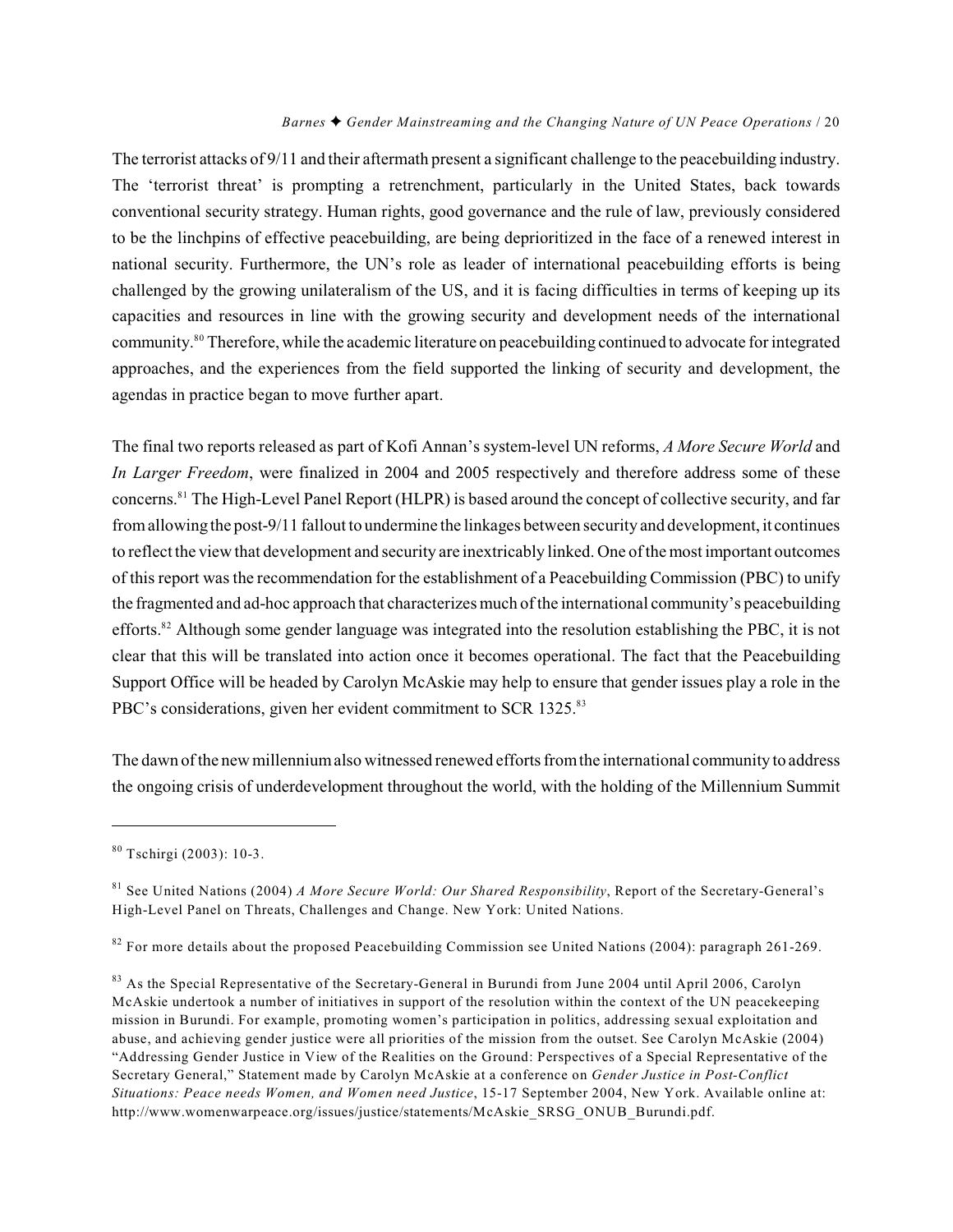in 2000, and the launching of the Millennium Development Goals (MDGs).<sup>84</sup> Although neither conflict prevention nor peacebuilding are explicitly tied into the MDGs themselves, peace and security are central to the Millennium Declaration and the particular difficulties conflict-affected countries face in achieving the goals are elaborated on in the MDG progress report, *Investing in Development*.<sup>85</sup> Thus, the UN again rhetorically links security and development, this time through the notion of the conflict trap where poverty increases the likelihood of a relapse into violence, thereby reducing a country's ability to fully emerge from conflict. The promotion of gender equality and the empowerment of women is one of the MDGs, but these issues are also supposed to be implicitly integrated into the rest of the goals. According to the UN, "attempting to achieve the MDGs without promoting gender equality will both raise the costs and decrease the likelihood of achieving the other goals."<sup>86</sup> However, the evidence suggests that few countries will reach this goal, and little effort is being made to use a gender perspective to enhance the prospects of reaching the others. Nevertheless, the fact that gender issues are considered to be a 'legitimate' focus of the MDGs is in stark contrast to the UN's rhetoric around security where they are rarely mentioned at all.

It would seem as though SCR 1325 and the efforts to link the security and development agendas should have provided enough momentum to ensure that significant progress was made in the early years of the  $21<sup>st</sup>$ century in terms of finally making gender issues count within the mainstream peacebuilding agenda. The former provides the framework and the latter the conceptual 'space' to build on the plethora of feminist analyses of security. However, a quick gender analysis of these documents casts doubt on whose security and whose freedom is actually being protected and promoted. Both contain only passing reference to women's rights or gender equality, and where they are mentioned it is only in the context of either the MDGs or as victims that require protection. This is all the more surprising given the manifold increase in reports, guidelines, articles, and books written about gender, conflict, and development issues in the past five years.<sup>87</sup>

 $84$  The Millennium Development Goals are a set of eight benchmarks ranging from halving extreme poverty to ensuring universal primary education for girls and boys that have been agreed to by member states and the main development institutions. The target for achieving the MDGs is 2015. More information can be found at: http://www.un.org/millenniumgoals/.

UN Millennium Project (2005) *Investing in Development: A Practical Plan to Achieve the Millennium* 85 *Development Goals.* New York: UNDP: 183-9. The text of the Millennium Declaration is available online at: http://www.un.org/millennium/declaration/ares552e.htm.

United Nations Development Programme (2005) *En Route to Equality: A Gender Review of National MDG* <sup>86</sup> *Reports 2005*. New York: UNDP: 2.

 $87$  For example, see Mazurana, Raven-Roberts, and Parpart (2005); Elisabeth Rehn and Ellen Johnson Sirleaf (2002) *Women, War, Peace: Progress of the World's Women, Volume 1*. New York: UNIFEM; Tsjeard Bouta, Georg Frerks and Ian Bannon (2005) *Gender, Conflict and Development*. Washington: World Bank; Afshar and Eade  $(2004).$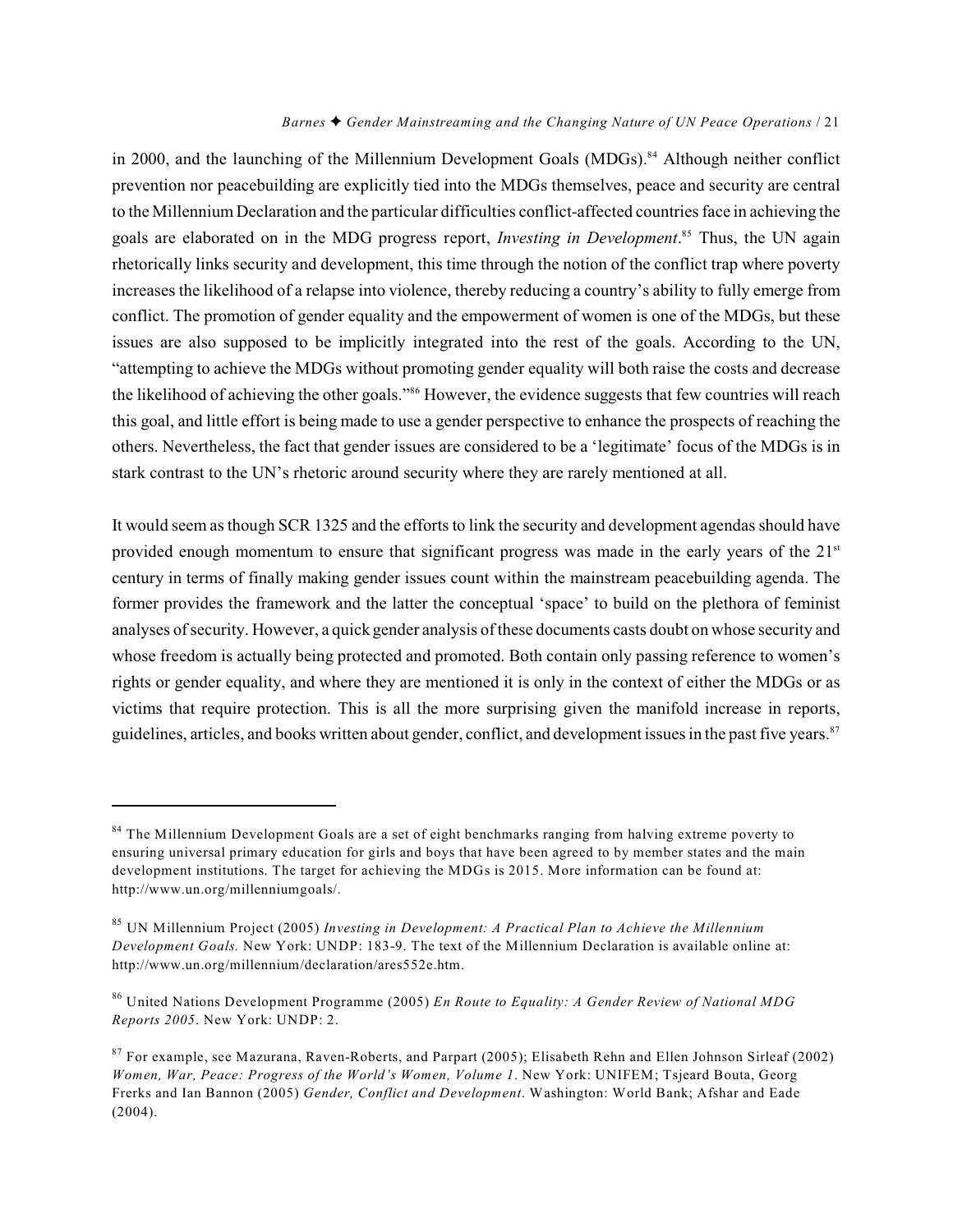The final section of this paper will consider the continued absence of gender in the peacebuilding industry and the problems with mainstreaming gender into the security and development agendas.

#### **Ignoring Gender (Part 2)? The Paradox of Gender Mainstreaming in Peace Operations**

In a recent report for the International Peace Academy that provides a thorough overview of the fifteen years since the emergence of the peacebuilding industry, Cutillo isolates three basic questions that should be asked when evaluating peacebuilding: who is in charge, who coordinates, and who pays.<sup>88</sup> It could be contended that another fundamental question that is missing from this list is 'who is affected and how.' In asking this question it may be easier to identify the often-differentiated ways in which men and women are affected by peacebuilding interventions, and whose interests and needs are prioritized. As Olsson and Skjelsbaek point out, even when they are gender-blind, peace operations inevitably have unintended consequences on gender roles and relations in the societies.<sup>89</sup> By consciously asking these questions, negative consequences could surely be better managed, and gender-differentiated understandings of security may become more evident. The question remains whether gender mainstreaming facilitates or impedes this process of critical reflection.

The report of the Commission on Human Security, *Human Security Now*, is more successful in terms of acknowledging the different meanings of security for men and women than any of the other documents discussed above. The decision was made to integrate gender issues throughout the report rather than highlighting them as a particular area of concern, and a gender perspective does show through in some of the sections, particularly those related to conflict and poverty.<sup>90</sup> However, Bunch points out that "by not also taking up women as a subject, something is missing in the report […] This gap goes to the core of the debate about gender mainstreaming versus women specific work, and illustrates why we need both."<sup>91</sup> It is also equally important to ensure that forms of insecurity experienced by men as a result of competing masculinities are also not lost from the analysis. Gender issues can also be co-opted in a number of ways, the most obvious example being the justifications used by president George W. Bush to rationalize the launching of the 'war on terror.' One of the defenses used by the US for the invasion of Afghanistan was to liberate oppressed Afghan women, thereby politicizing, and in a sense falsely securitizing, women's bodies

Alberto Cutillo (2006) *International Assistance to Countries Emerging from Conflict: A Review of Fifteen Years* <sup>88</sup> *of Interventions and the Future of Peacebuilding*, Security-Development Nexus Program Policy Paper. New York: International Peace Academy: 54.

Louise Olsson *et al.* (2004) *Gender Aspects of Conflict Interventions: Intended and Unintended Consequences*. 89 Oslo: International Peace Research Institute.

<sup>&</sup>lt;sup>90</sup> Charlotte Bunch (2004) "A Feminist Human Rights Lens on Human Security," *Peace Review*, Vol. 16 (1): 4.

 $91$  Bunch (2004): 4.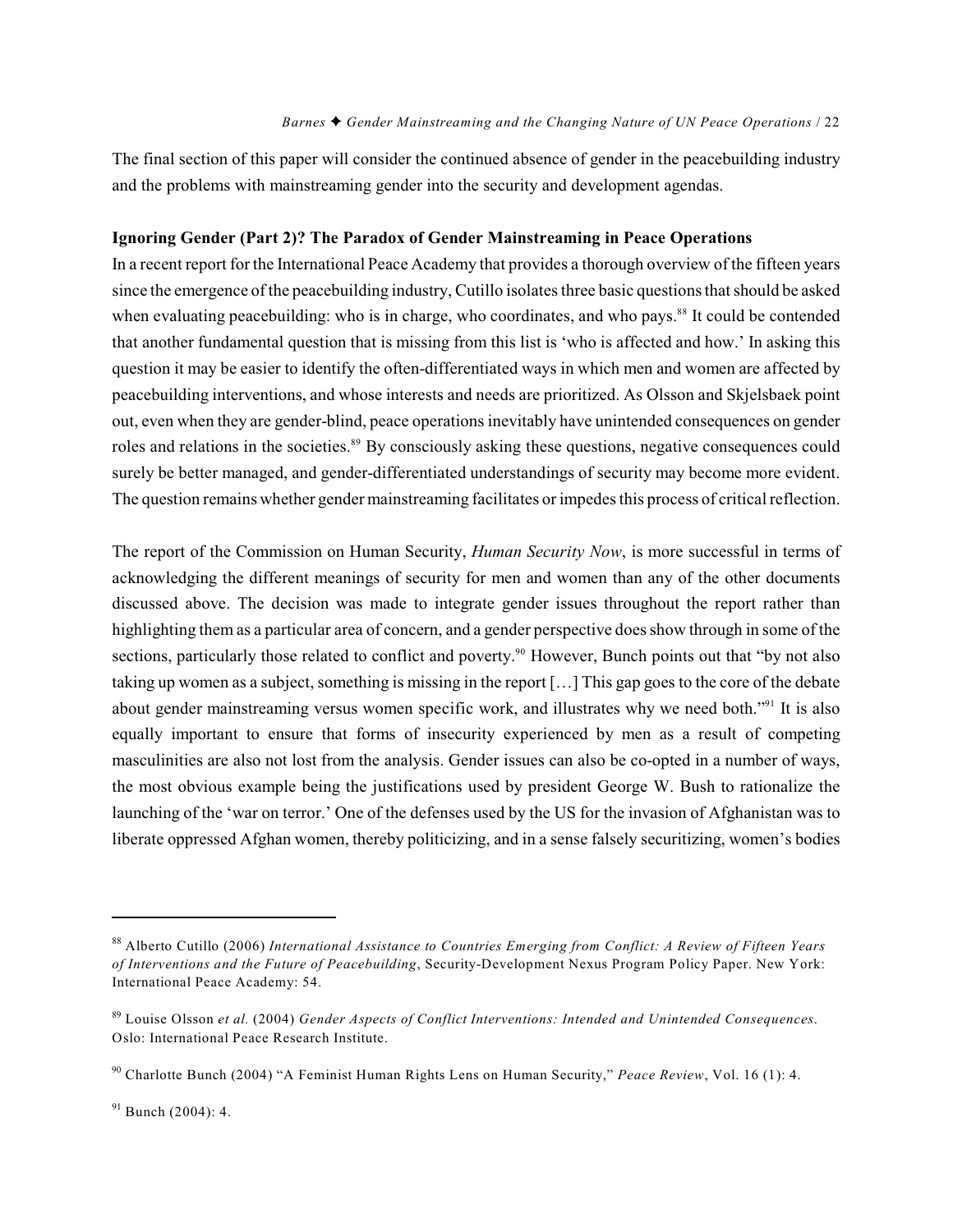for geopolitical purposes.<sup>92</sup> It is therefore important to be fully aware of all the ways in which gender relations play into peacebuilding, both intended and unintended, in order to achieve the ambitious aims that the UN has set out in its policy rhetoric over the past fifteen years.

Feminist theorists have been engaging with both security studies and development studies for decades, and have argued that international relations is a discourse of the powerful (read men), and that it therefore fails to reflect the full social reality of men *and* women. As a result, it reveals only part of the complex picture of contemporary international relations.<sup>93</sup> Furthermore, they hold that gendered discourse is used to reinforce, legitimate, and perpetuate the unequal structures of international politics. The work of Cynthia Enloe has been particularly influential in demonstrating the fundamental role of women and gender inequalities in perpetuating the current international security system. She also questions traditional assumptions around concepts such as the state and violence that are all too often taken as given.<sup>94</sup> By challenging the patriarchal structure and the underlying inter-relationship between militarism and masculinity, feminist approaches to security have the potential to destabilize the assumptions on which mainstream understanding of the world are based, a fact which may explain the quite significant resistance that these approaches continue to encounter. However, these critiques have not fully penetrated the dominant discourse of peacebuilding, and simply integrating gender issues into existing structures and processes through frameworks such as SCR 1325 turns a gender perspective into a problem-solving instrument rather than a critical lens.<sup>95</sup>

This is one of the main paradoxes surrounding the attempts to engender peacebuilding practices. In order to engage with the dominant structures and processes of peacebuilding, it is necessary to 'speak the language,' thereby dulling the ability of feminists to bring any real structural changes about. As Sandra Whitworth convincingly suggests, it is not clear that anything beyond the technical solutions and problem-solving approach would be compatible with the UN system.

In order to be 'heard' within this context, arguments must be presented in a way that adopts the language of the UN, accommodates itself to UN-produced understandings of peace and security, and is alert to the hierarchies, protocols, and 'stories' by which UN personnel

<sup>&</sup>lt;sup>92</sup> Deniz Kandiyoti (2005) *The Politics of Gender and Reconstruction in Afghanistan*, Occasional Paper No. 4. Geneva: UNRISD: 1.

<sup>&</sup>lt;sup>93</sup> Gillian Youngs (2004) "Feminist International Relations: A Contradiction in Terms? Or: Why Women and Gender are Essential to Understanding the World 'We' Live In," *International Affairs*, 80 (1): 76.

<sup>&</sup>lt;sup>94</sup> Cynthia Enloe (1993) *The Morning After: Sexual Politics at the End of the Cold War*. Berkley: University of California Press; and (2000) *Maneuvers: The International Politics of Militarizing Women's Lives*. Berkeley: University of California Press.

<sup>&</sup>lt;sup>95</sup> Sandra Whitworth (2005) Men, Militarism and UN Peacekeeping. London: Lynne Rienner Publishers: 120.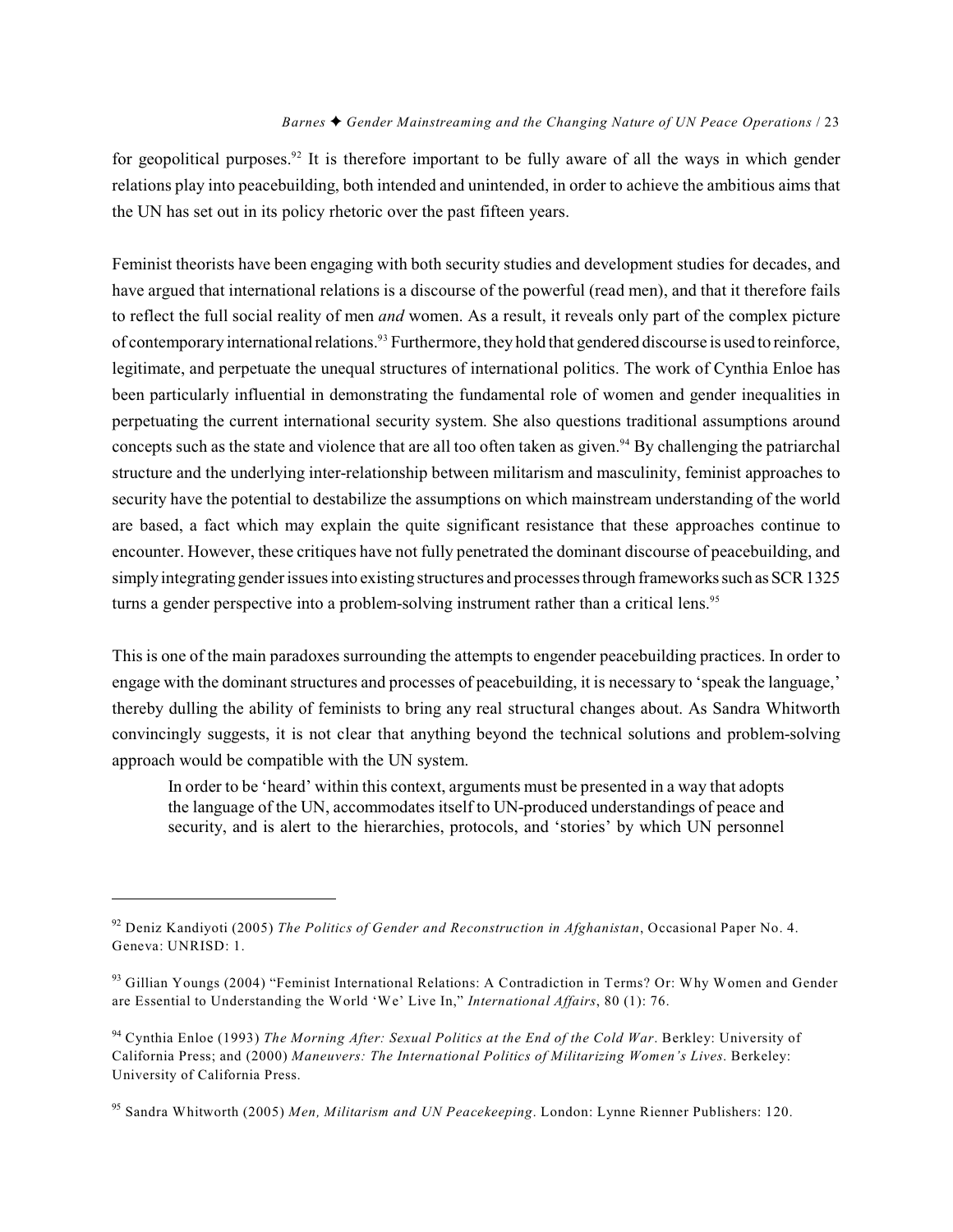define themselves […] Trying to insert gender into the dominant discourse of peacekeeping being produced within a UN context significantly limits the possibilities of critique.<sup>96</sup>

Although the existence of SCR 1325 and gender mainstreaming guidelines for post-conflict contexts<sup>97</sup> provide useful frameworks, it is not clear that anything other tokenism results, and the central problem of bridging security and development with a gender-sensitive understanding of security is not addressed.

Pankhurst has suggested that "where the question of pursuing greater gender equality does arise at the point of a settlement, it is not uncommon for it to be seen as neither essential, nor urgent in peacebuilding."<sup>98</sup> This 'gendered politics of prioritization' is another way of looking at the separation of gender issues from security objectives within the peacebuilding agenda. Donors have been criticized for perceiving that gender equality is something that can be postponed, until after all the other 'more important' concerns have been dealt with.<sup>99</sup> What has not been explored enough is *why* this is the case. Given that gender equality is now accepted as a central objective of development policy, why has it not achieved the same status within security policy? Clearly, gendered assumptions inform what key actors believe 'matters' in terms of securing peace. By looking at who is making the decisions, and whose viewpoints are feeding into these decisions, it may be possible to determine where donor priorities in peacebuilding lie. The challenge then becomes to reorient them through feminist analysis to be more inclusive and gender-sensitive.<sup>100</sup>

It could be argued that the major international organizations have adopted an 'add women and stir' approach, focusing on bringing women into existing peacebuilding structures and processes and making their social, economic, and political roles more explicit and visible. Despite the transformative policy rhetoric that might indicate otherwise, the liberal feminist approach implemented in practice then restricts the ability of the international community to respond reflexively and appropriately to the challenge of promoting gender equality, "In short, […] actually living up to the gender mandate is an uninviting proposition that generates

 $96$  Ibid.

<sup>&</sup>lt;sup>97</sup> For example, see UNDP (2002) *Gender Approaches in Conflict and Post-Conflict Situations*. New York: UNDP.

 $98$  Pankhurst (2004): 3.

<sup>&</sup>lt;sup>99</sup> Lesley Abdela (2004) "Kosovo: Missed Opportunities, Lessons for the Future," in Afshar and Eade, eds.: 89-92.

 $100$  It is important to note that some efforts are already being made to provide gender training to UN Security Council members, raise awareness through continued high-level lobbying and advocacy, and develop practical tools to assist policy-makers to incorporate women, peace, and security issues into their work. For examples of some of these initiatives see www.peacewomen.org.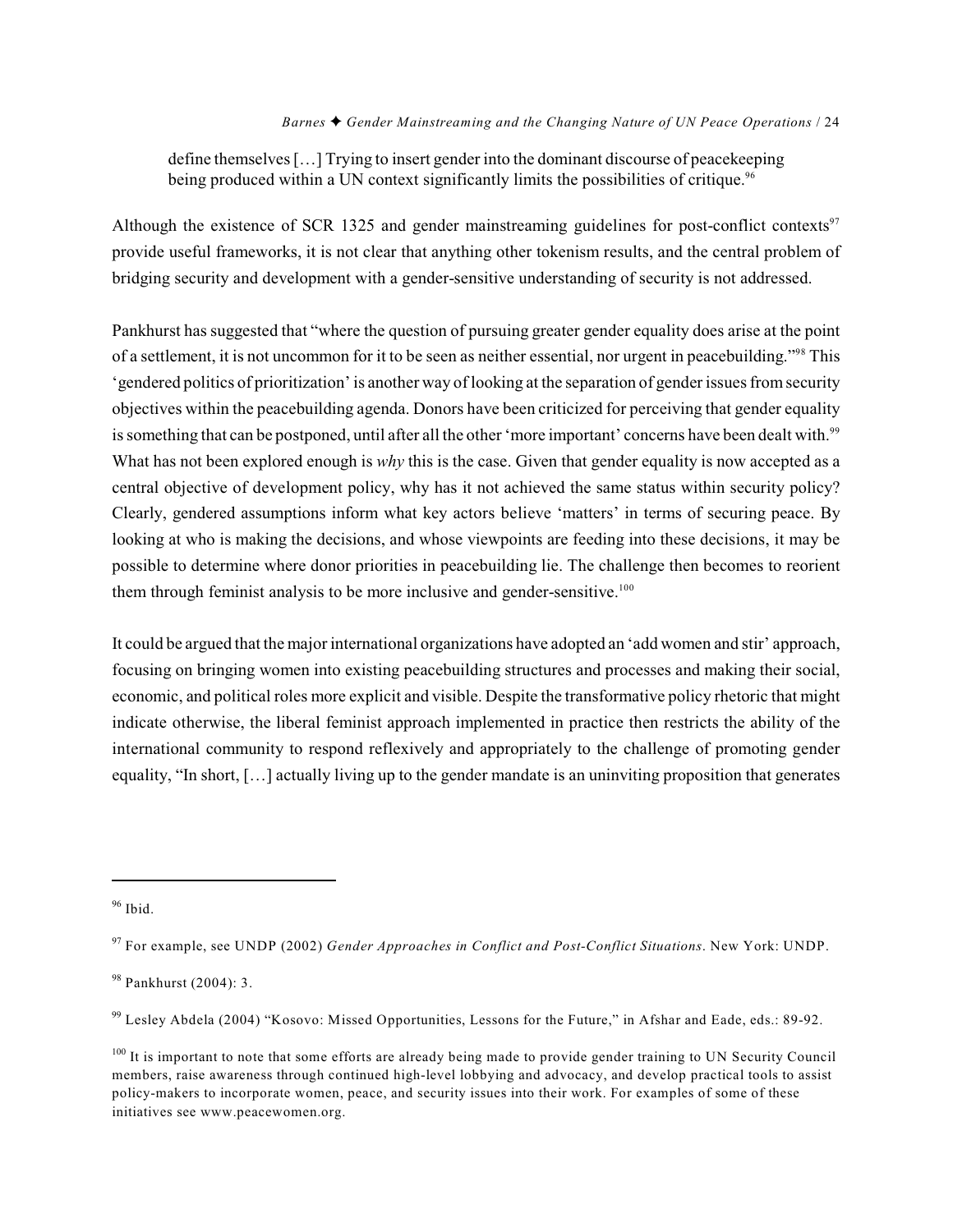uncomfortable situations and offers all too few rewards. Not surprisingly, the operative maxim seems to have become 'add women and do NOT stir'."<sup>101</sup>

#### **Conclusion**

Although the UN's reform process, in particular the focus on human security approaches, theoretically offered a potential opening for women's rights and gender equality to be brought into the mainstream, this did not happen. SCR 1325 has helped to advance gender equality within peacebuilding to a certain degree, and was certainly an important achievement. However, as Enloe points out,

…perhaps what was not grasped, and is still not absorbed by the members of those delegations or by the thousands of officials worldwide who found 1325 lying in their inboxes, was the genuinely radical understanding that informed the feminist analysis undergirding 1325. That feminist understanding is this: that patriarchy – in all its varied guises, camouflaged, khaki clad, and pin-striped – is a principal cause both of the outbreak of violent societal conflicts and of the international community's frequent failures in providing long-term resolution to those violence conflicts.<sup>102</sup>

The lack of knowledge and failure of UN, donor and other actors to capitalize fully on the possibilities presented by the resolution means that the result is more often tokenistic gestures than real change. While an 'add women and stir' approach can be the most effective in an environment of limited resources and political constraints, the gendered nature of peacebuilding interventions requires constant questioning and indeed, significant transformation, of attitudes and structures that may not be possible through such methods. While this paper argues that it is crucial for gender equality to be seen as relevant to the dominant trends within peacebuilding, the danger is that gender then stops being a critical term and loses its radical political potential.<sup>103</sup> Therefore, the line between engaging with UN peacebuilding structures to make feminist critiques of peacebuilding and the critique itself then being neutralized through engagement with those structures is a fine one. As Whitworth argues, "a larger and more concerted effort must be made to challenge the role and limitations of the United Nations in framing contemporary debates on gender and security, to ensure that critical questions, not bureaucratic imperatives, inform feminist work on peace and security."104

 $101$  Claudia von Braunmühl (2002) "Mainstreaming Gender – a Critical Revision" in Marianne Braig and Sonja Wölte, eds. *Common Ground or Mutual Exclusion? Women's Movements and International Relations*. London: Zed Books: 65.

<sup>&</sup>lt;sup>102</sup> Cynthia Enloe (2005) "What if Patriarchy *Is* 'the Big Picture'? An Afterword" in Dyan Mazurana, Angela Raven-Roberts and Jane Parpart, eds. *Gender, Conflict and Peacekeeping*. Oxford: Rowman & Littlefield: 281.

 $103$  Whitworth (2005): 120-1.

<sup>&</sup>lt;sup>104</sup> Whitworth (2005): 121.